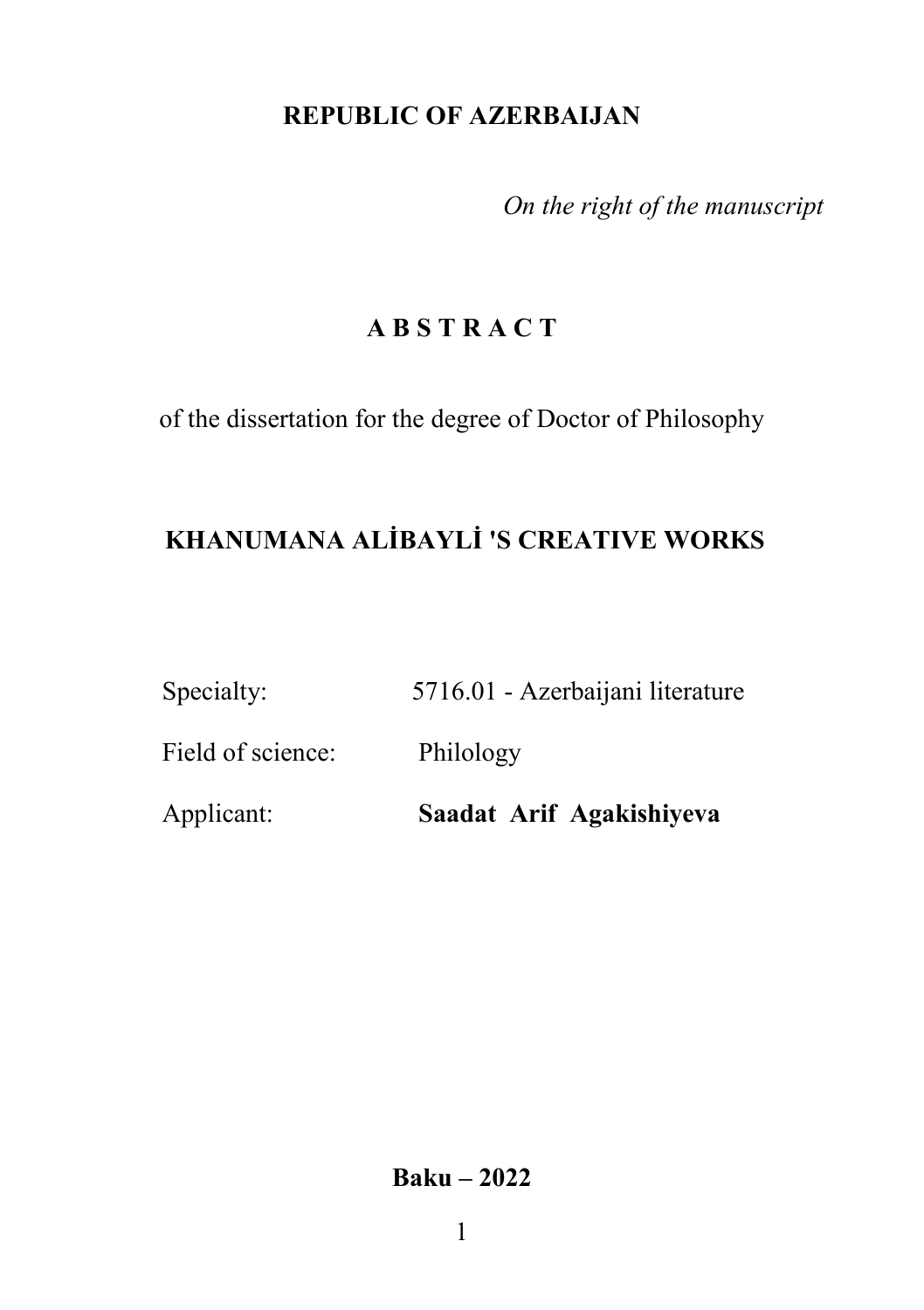The work was performed at Ganja State University's department of "Azerbaijan and World Literature".

| Scientific supervisor:     | Doctor of Philological Sciences, Professor<br>Maharram Pasha Gasımlı                         |
|----------------------------|----------------------------------------------------------------------------------------------|
| <b>Official opponents:</b> | Doctor of Philological Sciences, Professor<br>Vugar Mikayil Ahmad                            |
|                            | Doctor of Philological Sciences, Professor<br><b>Rafig Yusif Aliyev</b>                      |
|                            | Doctor of Philosophy in Philology,<br><b>Associate Professor</b><br>Shohrat Nusrat Mammadova |

Dissertation concil  $ED - 1.31$  of Supreme Attestation Commission under the President of the Republic of Azerbaijan operating at National Museum of Azerbaijani Literature named after Nizami Ganjavi, ANAS.

Chairman of the Dissertation Council: Academician, Doctor of Philological Seiences, Professor Rafael Baba Huseynov  $\sqrt{2}$ Scientific secretary 31 the Dissertation Council 3 **IV Doctor** of Bullosophy in Philology Dath a Milwsal Gultekin  $\frac{1}{\sqrt{2}}$ seminar:  $V = 15$ man of the scientifical vertex vertex vertex vertex vertex vertex vertex vertex vertex vertex vertex vertex vertex vertex vertex vertex vertex vertex vertex vertex vertex vertex vertex vertex vertex vertex vertex vertex ve Professor Vagif Soltan Verdivev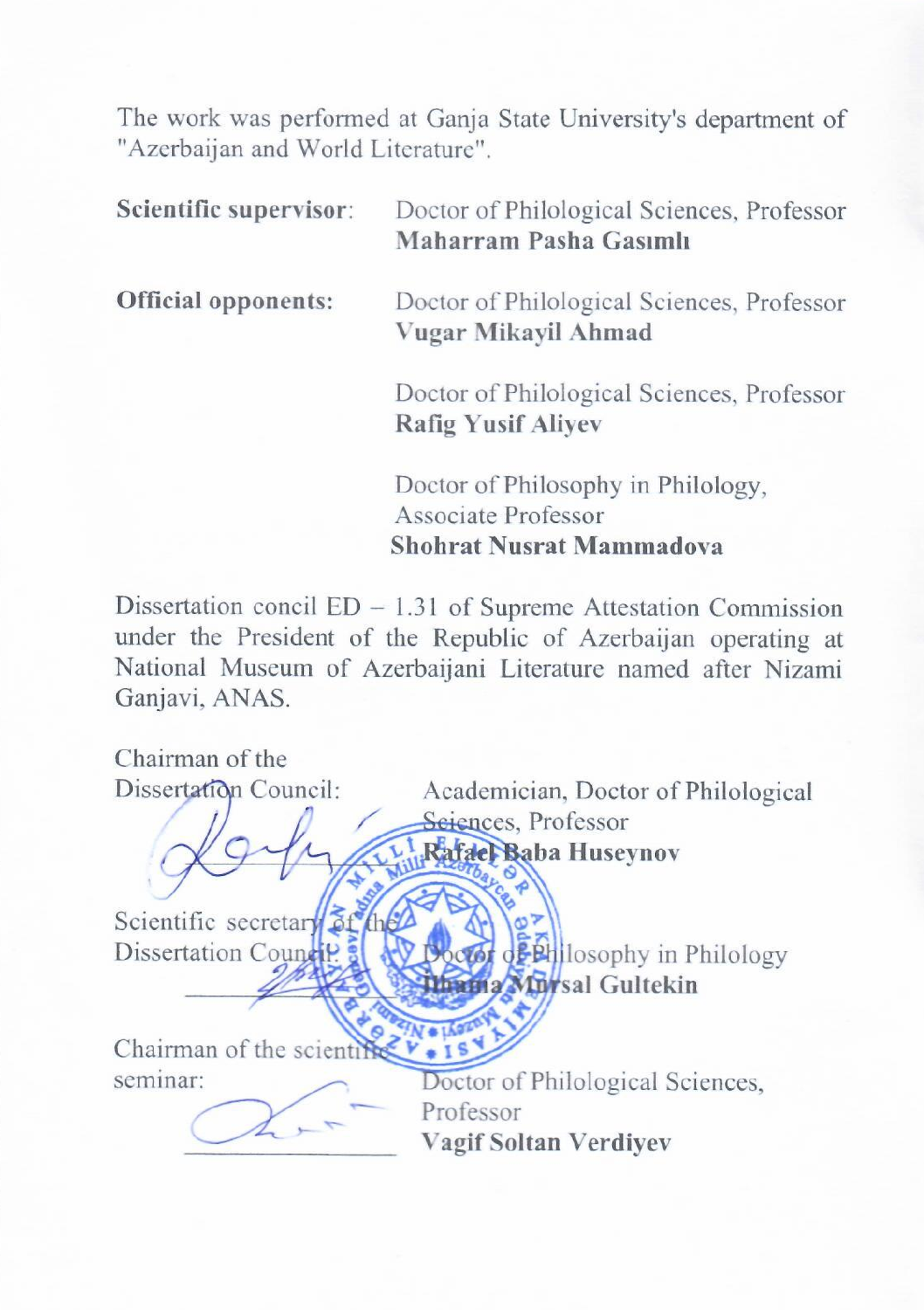## **GENERAL CHARACTERISTICS OF THE STUDY**

**The relevance of the theme and the degree of development.** The theme's importance and the level of development. Literature plays an important role in the development of a person with a unique worldview that combines national and universal values. Literature is one of the richest and most reliable sources for moral and aesthetic education of young people, studying customs and traditions of Azerbaijan and the world's people, literary and cultural wealth. The main requirement set forth in the modern world today is the education of humanistic youth who love their homeland, land, and are able to think, judge, and solve problems independently, adequately adapt to events, and look at events with a different eye. The role of fiction its most important branch, children's literature, should be highlighted in the education of children and youth in this area. Children's literature plays an important role in shaping the next generation of citizens and personalities. From time immemorial to the present, mothers have read lullabies to their babies in order to calm them and allow them to sleep soundly. Our wise men have created valuable literary examples for them and inherited a rich treasure.

Children's literature, which is a branch of oral folk creativity, was formed from those times when writing was not yet available. The development of children's literature as an independent field in Azerbaijani written literature dates back to a long time. This process dates back to the end of the XIX century and the beginning of the XX century.

At this stage, artists writing works for children, first pencil samples in periodicals, magazines ("Dabistan", "Rehber", "Mekteb", etc. and in the scriptures. Mirza Alakbar Sabir (1862 - 1911) "Child and Ice", Abbas Sahhat (1874 - 1918) "Father and Son", "Mother and Child", "Two Children", "School Pupil", "Lazy", Suleyman Sani Akhundov (1875 - 1939) "Scary Tales", Abdulla Shaig (1881 - 1959) "Rooster", "Goat", "Child and Rabbit", "Orphan Chick the poems", "The Word Hill", "Rabbit",

3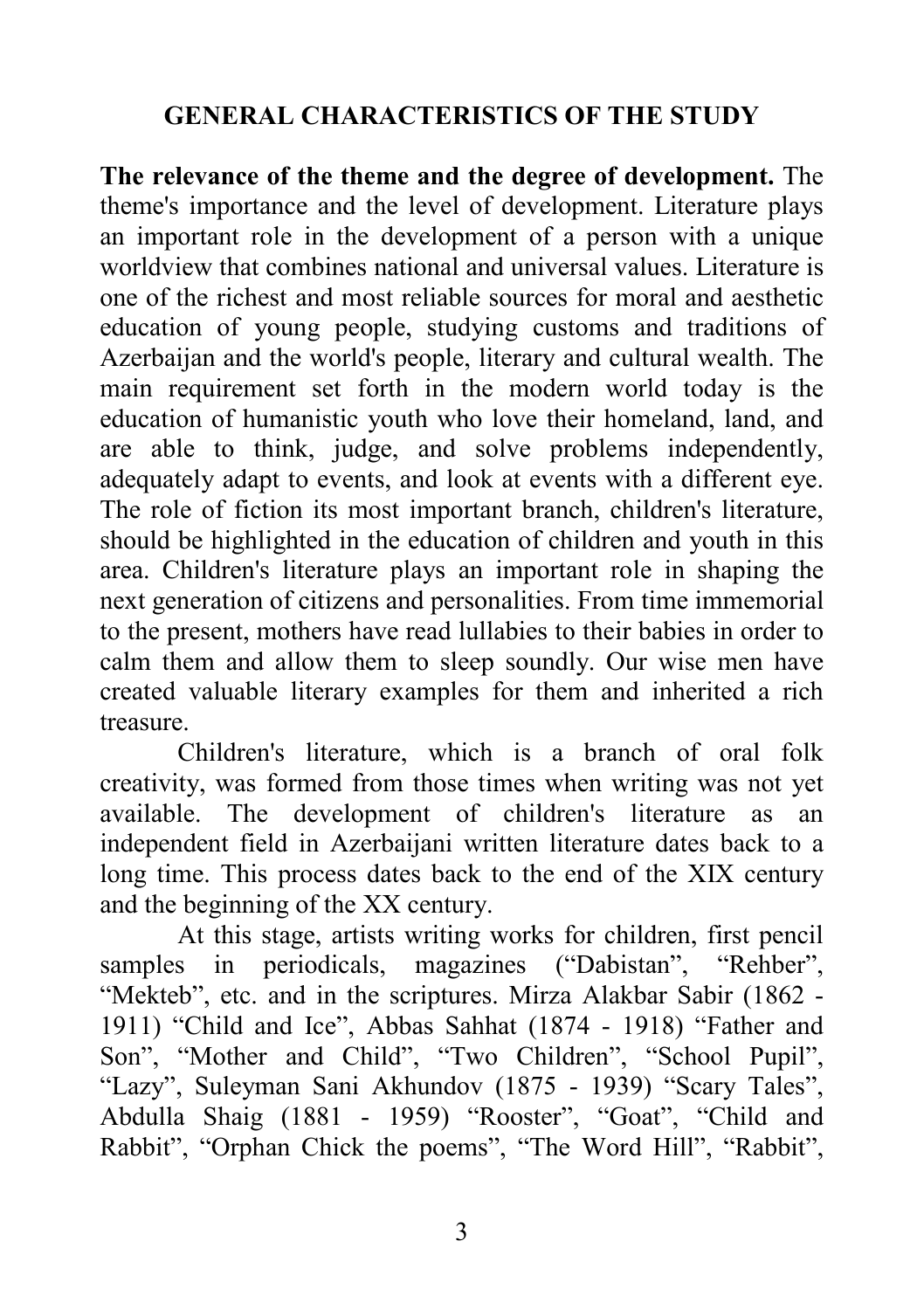"A Bird", "Lamb" are the most memorable, beloved examples of children's poetry of the early XX century.

After the 20-30s of the XX century, children's literature begins to develop rapidly. The main representatives of children's literature in the middle of XX and early XXI centuries Eyyub Abbasov (1905-1957), Mikayil Rzaguluzade (1905-1984 ), Mirmehdi Seyidzade (1907-1976), Gilman Ilkin (1914-2009), Mirvarid Dilbazi (1912-2001), Khanumana Alibayli (1920-2007), Khalida Hasilova (1920-1996), Teymur Elchin (1924-1992), Emin Mahmudov (1925-2009), Tofig Mutalibov (1929-1992), Ali Samadli (1930-2006), Nariman Suleymanov( 1930-1995 ), Hikmet Ziya (1930-1995), Tofig Mahmud (1931 - 1997), Aziza Ahmadova (1932-2003), Ilyas Tapdig (1934-2016), Mastan Gunar (1935- 2010), Zahid Khalil (1942), Rafig Yusifoglu (1950) and others work regularly in this field to create the best examples of children's literature.

At the modern stage, the number of children's writers and poets is growing steadily. They remain true to classics and traditions in their creativity and try to be distinguished by their own way of art and create works that meet the interests and needs of children. They develop our children's literature based on rich traditions and enrich it with new qualities.

In recent years, many textbooks and monographs have been written on children's literature. A lot of books on children's literature, children's poets and writers have been written and written. In addition, the president of the Republic of Azerbaijan, Mr. Ilham Aliyev, dated December 22, 2008, the order "on declaring 2009 the Year of the Child", and the order "on the implementation of mass publications in Latin script in Azerbaijani" dated January 12, 2004 is the greatest example of the care of our state towards children and development of children's literature. These orders, as in other areas of our culture, are of great importance in the development of Azerbaijani children's literature. The publication of the "Anthology of Azerbaijani children's literature " in three volumes can be considered one of the greatest successes in this work.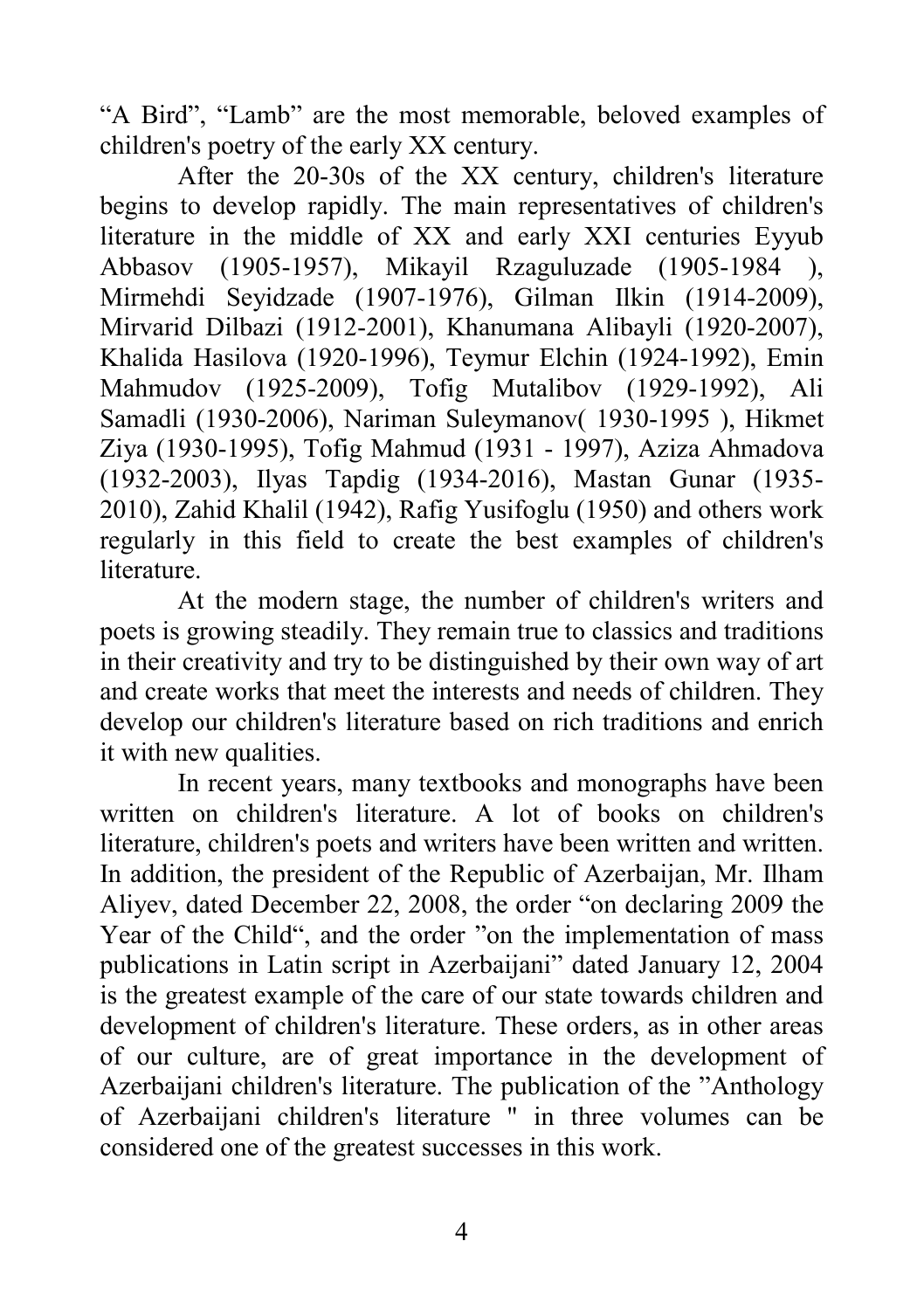Thus, the development and enrichment of children's literature constantly worried the artists, they were constantly engaged in this field. Khanumana Alibayli, one of the prominent representatives of Azerbaijani children's literature, is known in the literary and artistic world as a child poet and playwright. She created the most beautiful poetic examples of the world of children in her books "Balaca hekim", "Meshe hekimi", "Novruz and Murtuz", "Marcangulu efsanesi", "Nogul", "Lepelerin nağılı", "Meni guneshe at" and others. The artist's creativity attracts attention with its diversity and richness of ideas. Khanumana Alibayli's creativity provides researchers with rich materials for deep research and evaluation of children's literature.

A lot of philological analyses were carried out on Khanumana Alibayli's art world, poetic subtleties in children's poems, images in her works, the world of characters and, in general, creative searches in a broad sense. Literary criticism of the period devoted interesting articles to her works, creativity. Jafar Jafarov, Alfi Gasimov, Mirmehdi Seyidzade, Yashar Garayev, Bakir Nabiyev, Imamverdi Abilov, Gulrukh Alibeyli, Nizameddin Shamsizade, Rafig Yusifoglu, Tofig Mahmud, Nariman Hasanzadeh, Hokuma Aliyeva, Ingilab Karimov, Mina Rashid, Afaddin Mansurzade, Aida Feyzullayeva, Seyfaddin Eyvazov, Vagif Yusifli, Kabutar Hagverdiyeva, Russian writer Olga Vysotskaya, Agnia Barto, Samuel Marshak, Turkish researcher Rashid Koch, young researchers Aygun Bagirli, Gunay Garayeva made speeches in periodicals. $<sup>1</sup>$  $<sup>1</sup>$  $<sup>1</sup>$ </sup>

In monographs and textbooks devoted to Azerbaijani children's literature, an appeal was made to Khanumana Alibeyli's creativity. Gara Namazov, Fuzuli Askerli, Bilal Hasanli, Rafig Yusifoglu, Zahid Khalil and etc. in the textbooks and books of the authors, special attention was paid to the creativity of the author.

In addition to textbooks and monographs, Khanumana Alibayli's works in dissertations devoted to the study of the same

<span id="page-4-0"></span><sup>1</sup> Uşaq ədəbiyyatında Xanımana Əlibəyli imzası: kollektiv/ AMEA, Nizami Gəncəvi adına Ədəbiyyat İnstitutu. – Bakı: Elm və təhsil, – 2020, – 148 s.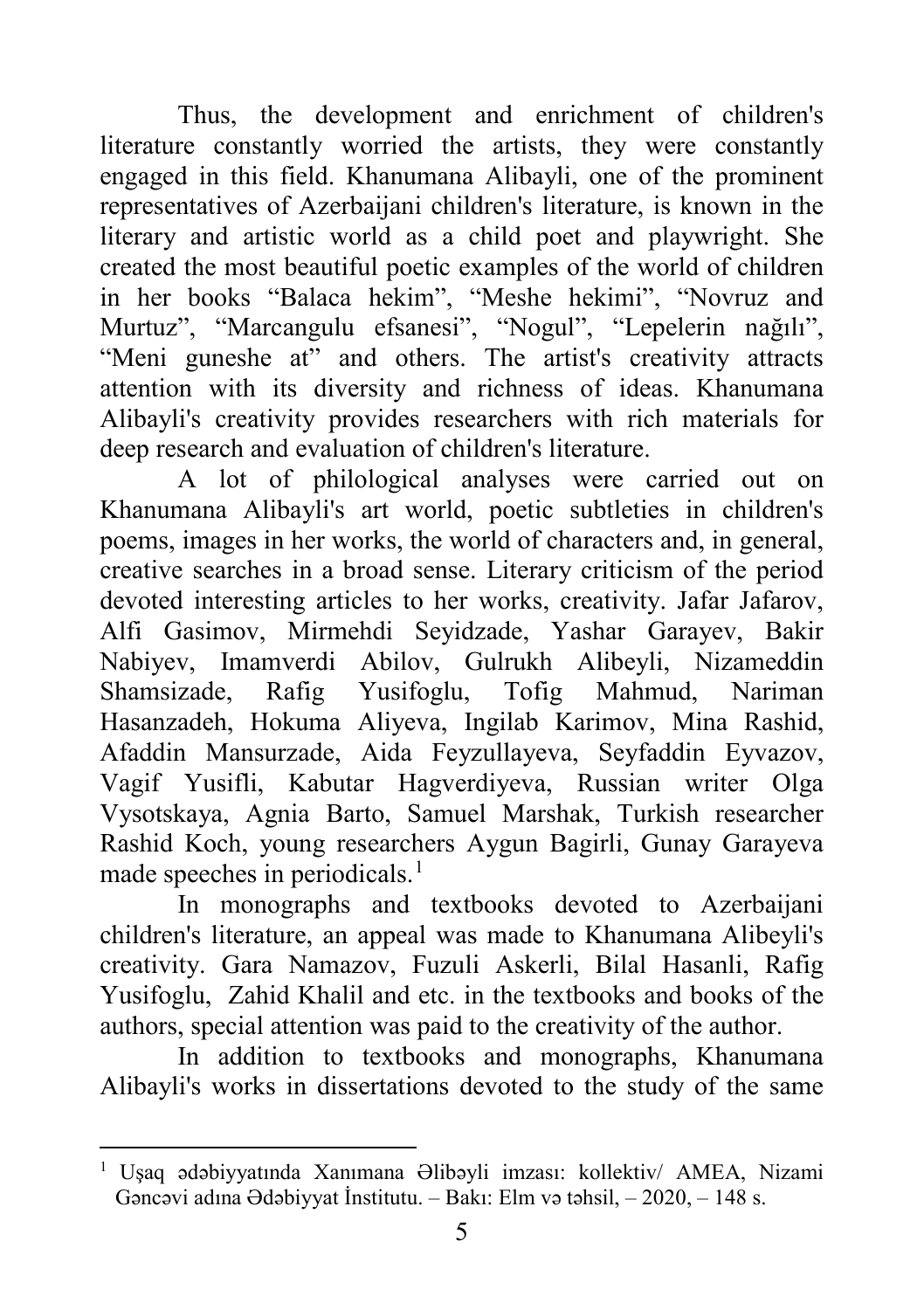problem, i.e. children's literature, written and defended in different years was not ignored.

In 2020, the eighth book of the series" The Master's scientific passport " was dedicated to Khanumana Alibayli. The preface of this collection called" the signature of Khanumana Alibayli in children's literature " was written by academician Isa Habibbevli.<sup>[2](#page-5-0)</sup>

The second direction in the field of research of Khanumana Alibayli's creativity is reviews written in her books. As you know, more than thirty books have been published by Khanimana Alibeyli. As the poet's books were published, leading critics and literary critics of the time expressed their views on these books in various articles and reviews.

The dramaturgic activity of Khanumana Alibeyli had enough influence on the history of the study of her creativity.

Various events taking place in the life of Khanumana Alibeyli, who lived a long life and was a productive literary and artistic creativity (awarding with prizes, holding Jubilees, etc.). For example, in 2010, by the order of the president of the Republic of Azerbaijan Ilham Aliyev, the 90th anniversary of Khanumana Alibeyli was solemnly celebrated with the participation of the Ministry of Culture and Tourism. Theatre of young spectators, Puppet Theatre named after Abdulla Shaig, Jubilee events of the artist were held in the Republican children's library named after F. Kocharili, theaters of Ganja, Nakhchivan and Lankaran in a consistent manner. All these events are reflected both in the periodicals and in the scientific literature), the pace of active life (numerous meetings with readers) and so on. has a special place in the study of his literary and artistic heritage. Because all these events attracted the attention of writers of the period and periodical press.

Creation of Khanumana Alibeyli Foundation in Azerbaijan State literature and Art Archive plays an important role in the study of biographical and bibliographic data. In the personal fund of

<span id="page-5-0"></span><sup>2</sup> Uşaq ədəbiyyatında Xanımana Əlibəyli imzası: kollektiv/ AMEA, Nizami Gəncəvi adına Ədəbiyyat İnstitutu. – Bakı: Elm və təhsil, – 2020, – 148 s.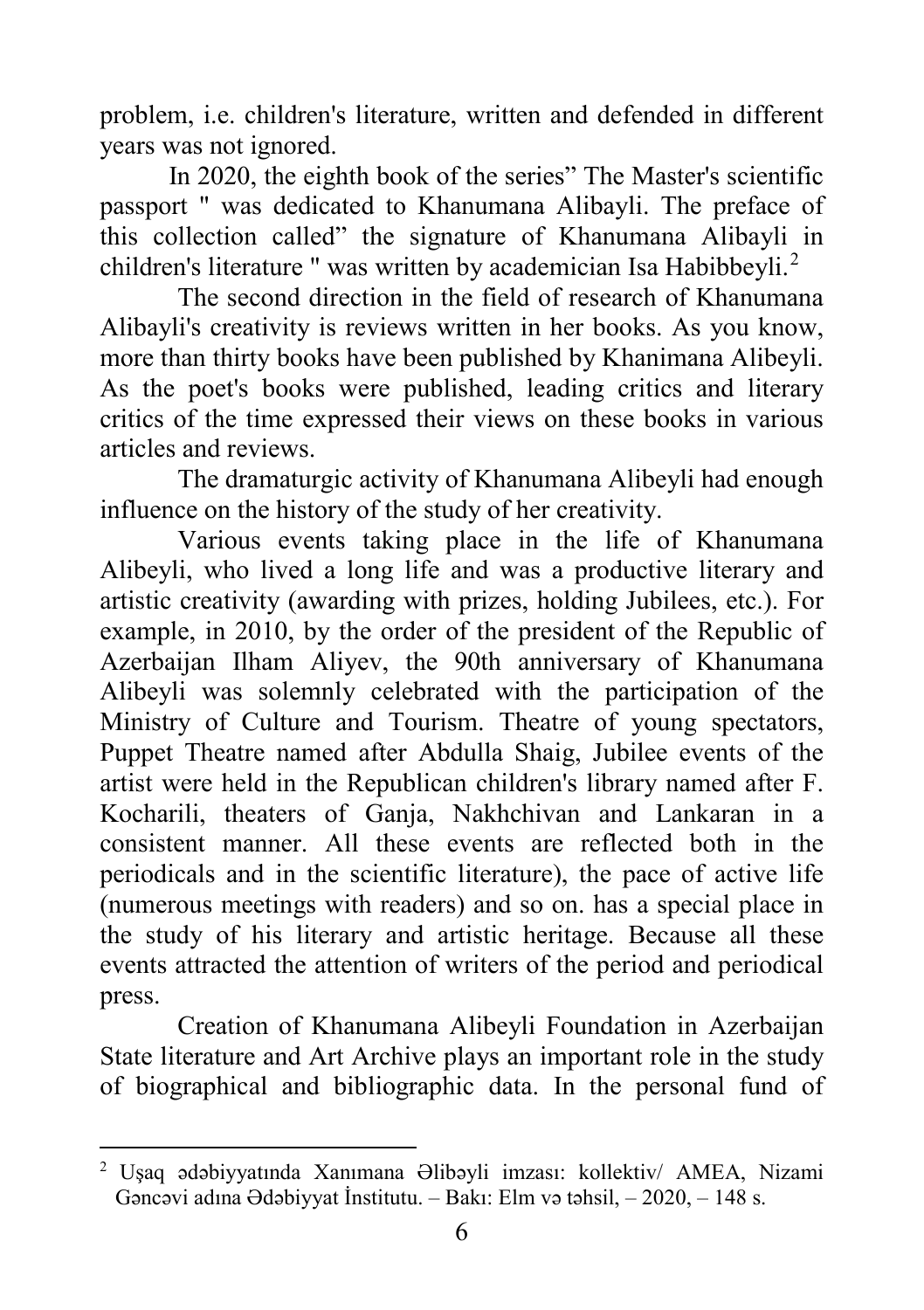khanimana Alibeyli, the poet's documents, manuscripts and typewriter, letters, posters, etc. reserved.

Finally, the most important step towards the study and promotion of Khanumana Alibeyli's work was taken in 2020. F. Republican children's library named after Kocharli has created an electronic database of the poet on the occasion of the 100th anniversary of Khanumana Alibayli. In this base, the life and creativity of the poet is fully covered in 10 sections. The electronic database includes sections such as "Life and Creativity of Khanumana Alibeyli", "Main dates of her life and activity", "Outstanding personalities about the poet", "Works", about, "Translations", "Songs written to her words", "Poems dedicated to Khanumana Alibeyli", "Awards", "Photo Gallery". The most important innovation was the provision of 551 bibliographic data in the database to readers for the first time.<sup>[3](#page-6-0)</sup>

The study of Khanumana Alibayli's works, which made an invaluable contribution to the development of children's literature, is an important issue for researchers. A large part of the artist's creativity dates back to the Soviet period. To determine the theme directions, genre features of children's literature of that time, X. There is a need to examine Alibeyli's works in this direction. The master has created works of all three literary types, her creativity is very wide and diverse. The works of the artist must be thoroughly and thoroughly analyzed. It is necessary to define, research and promote the role of Khanumana Alibeyli's creativity in the moral, literary and aesthetic development of the younger generation. There are enough works of the artist, which attract attention from the point of view of language - style and craftsmanship. These works can serve as a school for beginners in creativity in children's literature. From this point of view, an extensive study of the artist's creativity as a whole will be useful both in the scientific and literary - artistic sphere.

<span id="page-6-0"></span>**<sup>.</sup>** <sup>3</sup> Xanımana Əlibəylinin 100 illiyi münasibətilə elektron məlumat bazası: [Elektron resurs] / URL: // <http://clb.az/elektron/XanimanaElibeyli/index.html>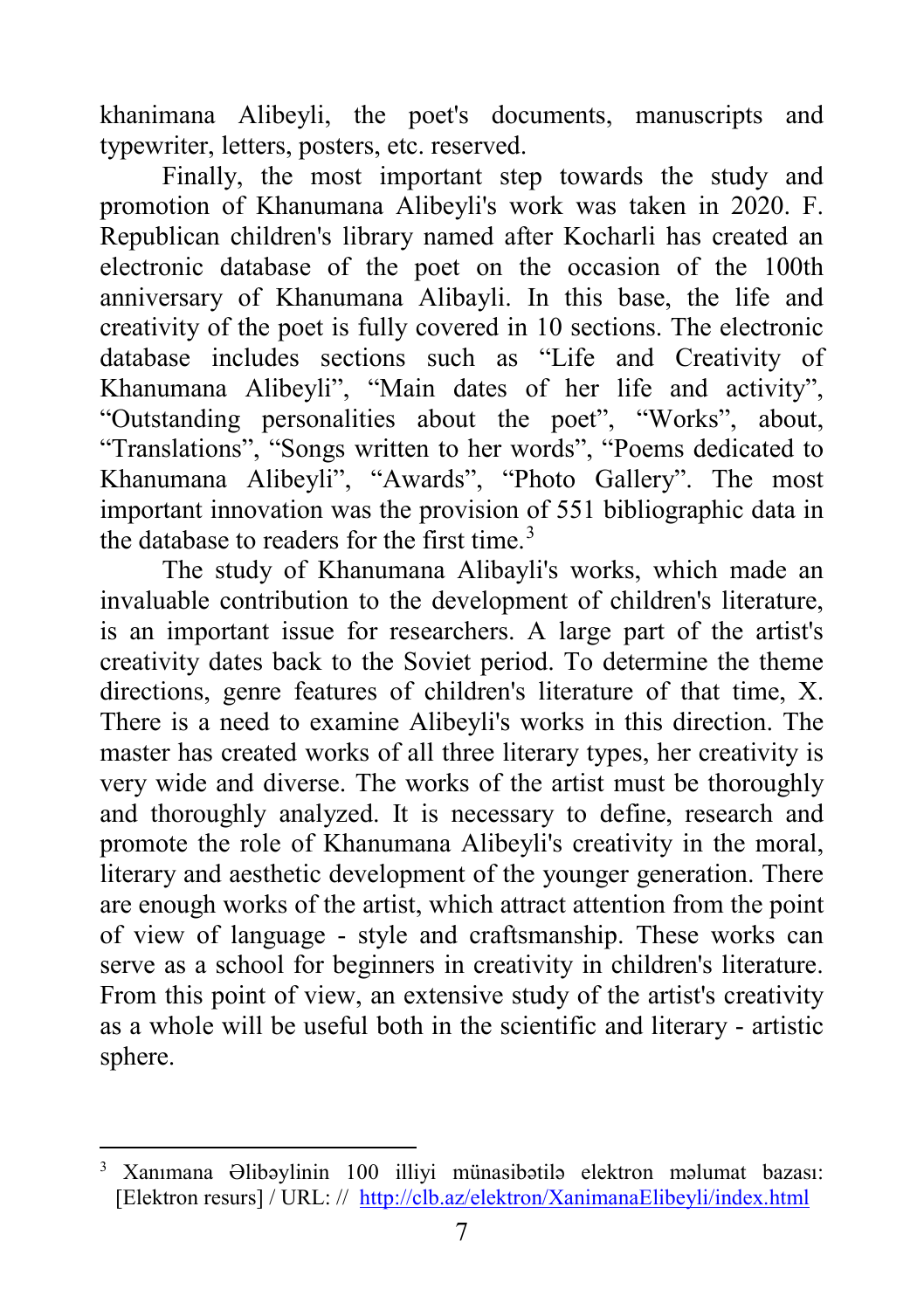All these indicators suggest that there is a need to evaluate Khanumana Alibeyli's poetic heritage and literary activity at the level of Doctor of philosophy.

**Object and subject of the research.** The object of research is the life and artistic creativity of Khanumana Alibeyli, a prominent representative of Azerbaijani children's literature of the XX century. The dissertation envisages the poet's life, literary environment, sources of his creativity, subject circle and genre features of children's poems, reflection of spiritual-moral, literary-aesthetic issues in his poems, dramaturgy, artistry of his creativity, and analysis of language-style features.

**Object and tasks of the study.** The main purpose of the study is touching upon the key moments of Kh. Alibeyli's life and creativity is to enlighten the poetic style of this artistic heritage. To achieve the main goal in the dissertation, the following tasks were identified:

- To examine the life and work of Khanumana Alibeyli;

- In his work khanimana Alibeyli clarified the importance of the translation activity related to the life of children;

- To determine the influence of children's folklore and classical literature on their creativity;

- To group their poems according to the subject circle;

- To determine the genre features of the artist's poems;

- Clarifying the intricacies of the connection of his epic and dramatic works with the children's world;

- To study the poetic specificity of his creativity and artistic– stylistic scope, etc.

**Research methods.** Depending on the purpose and position set in the study, empirical (descriptive) and in the main cases comparative methods, methods of welcoming, analytical analysis were used. In addition, scientific-theoretical practices of modern Azerbaijani literary criticism were taken as a methodological basis.

The theoretical and methodological basis of the dissertation is general scientific methods:

- collection and systematization of scientific materials;

- significant use of collected materials;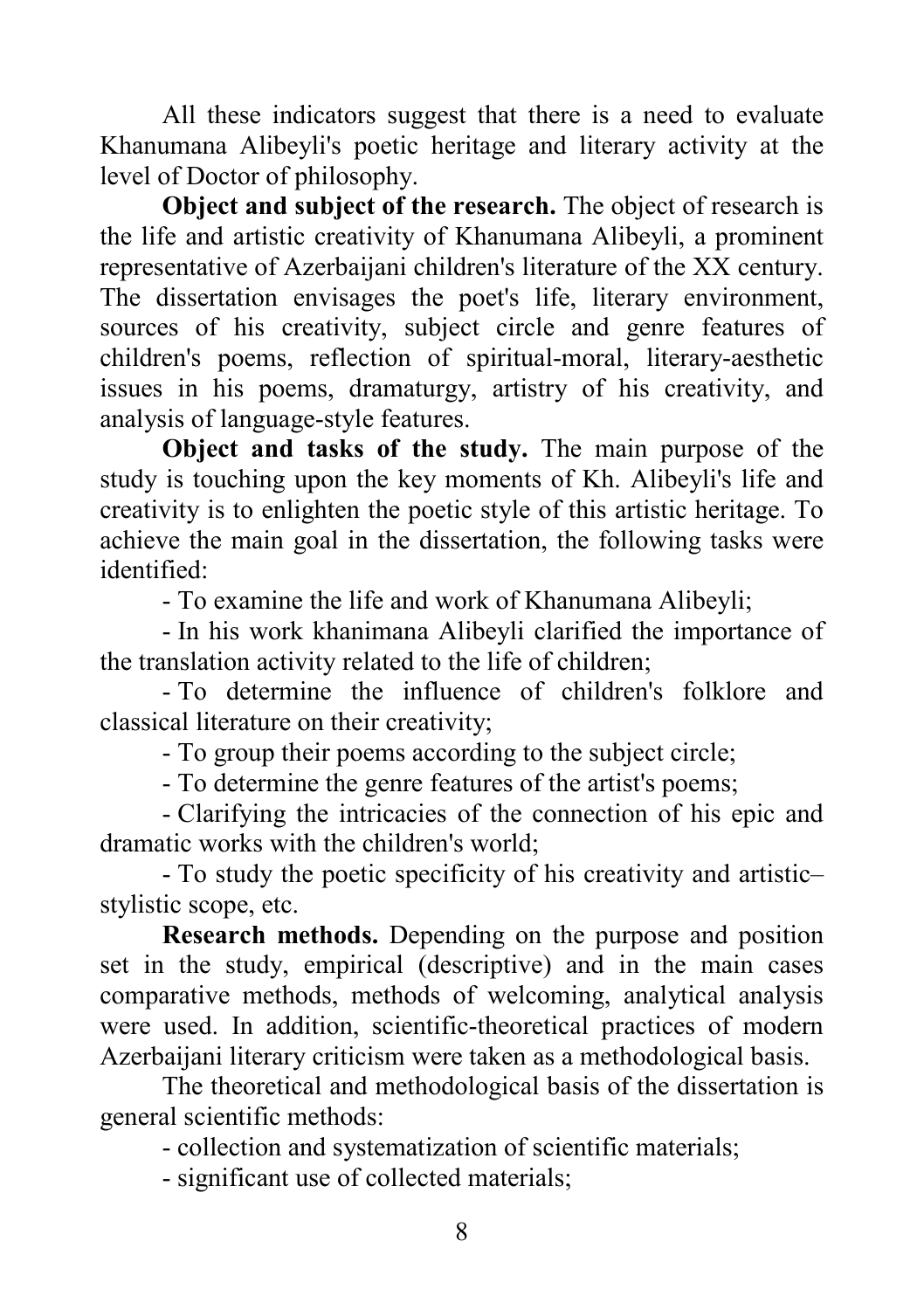- systematic analysis and interpretation;

- complex approach to the problem, historical principle;

- a convenient method of searching for scientific innovation;

- obtaining scientific results by making generalizations.

#### **Basic provisions for defense:**

- Study of Khanumana Alibeyli's life, literary environment and creative way;

- Determination of creative sources of Khanumana Alibeyli's benefit;

- Bringing to the attention of the subject circle and Ideacontent features of children's poems;

- Definition of genre scope of his poems;

- Analysis of ideological, aesthetic and moral features of the artist's epic works;

- Revealing the main directions of children's plays;

- Justification of poetic-style originality of his creativity against the background of life in the artist's personal world;

- Clarification of the language-style and artistic characteristics of the artist;

- Analysis of the means of artistic description and expression used in their works, etc.

#### **Scientific novelty of the study:**

- The prominent representative of XX century Azerbaijani children's literature Khanumana Alibeyli's creativity was studied systematically and comprehensi

- vely in monographic plan for the first time in this study. The following scientific innovations were obtained in the dissertation:

- Life path of khanimana Alibeyli, art life and literary-artistic activity were studied in wide form and on the basis of archival materials;

- Subject directions of Khanumana Alibeyli's literary and artistic heritage and sources of creativity were defined;

- The subject circle and genre features of children's poems are clarified;

- The ideological, aesthetic and moral and ethical features of the artist's epic works were analzed;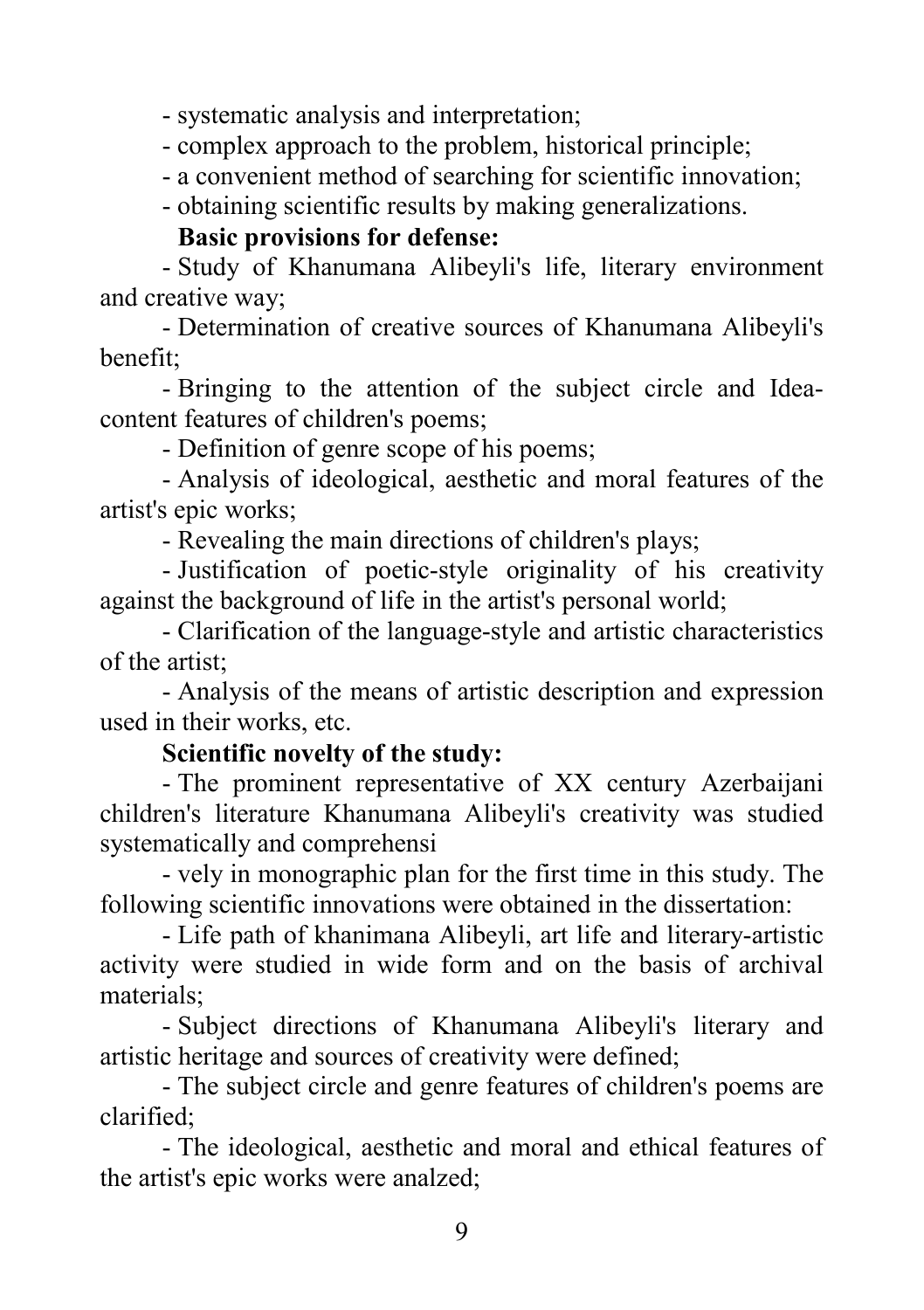- The main directions of dramaturgic activity were comprehensively revealed;

- Poetic style of his creativity has become an object of analysis against the background of his originality, experiences in the personal world of the artist;

- Artistic unity between lyrical, epic and dramatic works of the artist is clarified and summarized in philological aspect;

- The artist's individual features in the field of language-style and craft were studied, the artistic description and expression tools used in his works were analyzed, etc.

**Theoretical and practical significance of the study.** The dissertation is of both theoretical and experimental importance. The subject and genre features of the artist's children's Poems, the influence of folklore and classical literature on Khanumana Alibeyli's creativity are investigated in this research. A complex look at khanimana Alibeyli's creativity increases the theoretical significance of the dissertation work.

The dissertation also has scientific and experimental significance. It is possible to benefit from this research in the preparation of studies on children's literature, as well as textbooks.

The results of the study can be used in teaching children's literature as additional funds in higher educational institutions.

**Approbation and implementation of the study.** The dissertation work was prepared at the Department of "Azerbaijan and world literature" of Ganja State University of the Ministry of Education of the Republic of Azerbaijan. The main provisions and results of the dissertation were discussed at the meetings of the same department. The main theoretical provisions of the research, the main scientific innovations are reflected in the journals recommended by the Higher Attestation Commission under the president of the Republic of Azerbaijan, as well as various scientific articles published by the relevant scientific publications of foreign countries, including reports at a number of international and national scientific conferences.

**The name of the organization in which the dissertation work was performed.** The dissertation work was prepared at the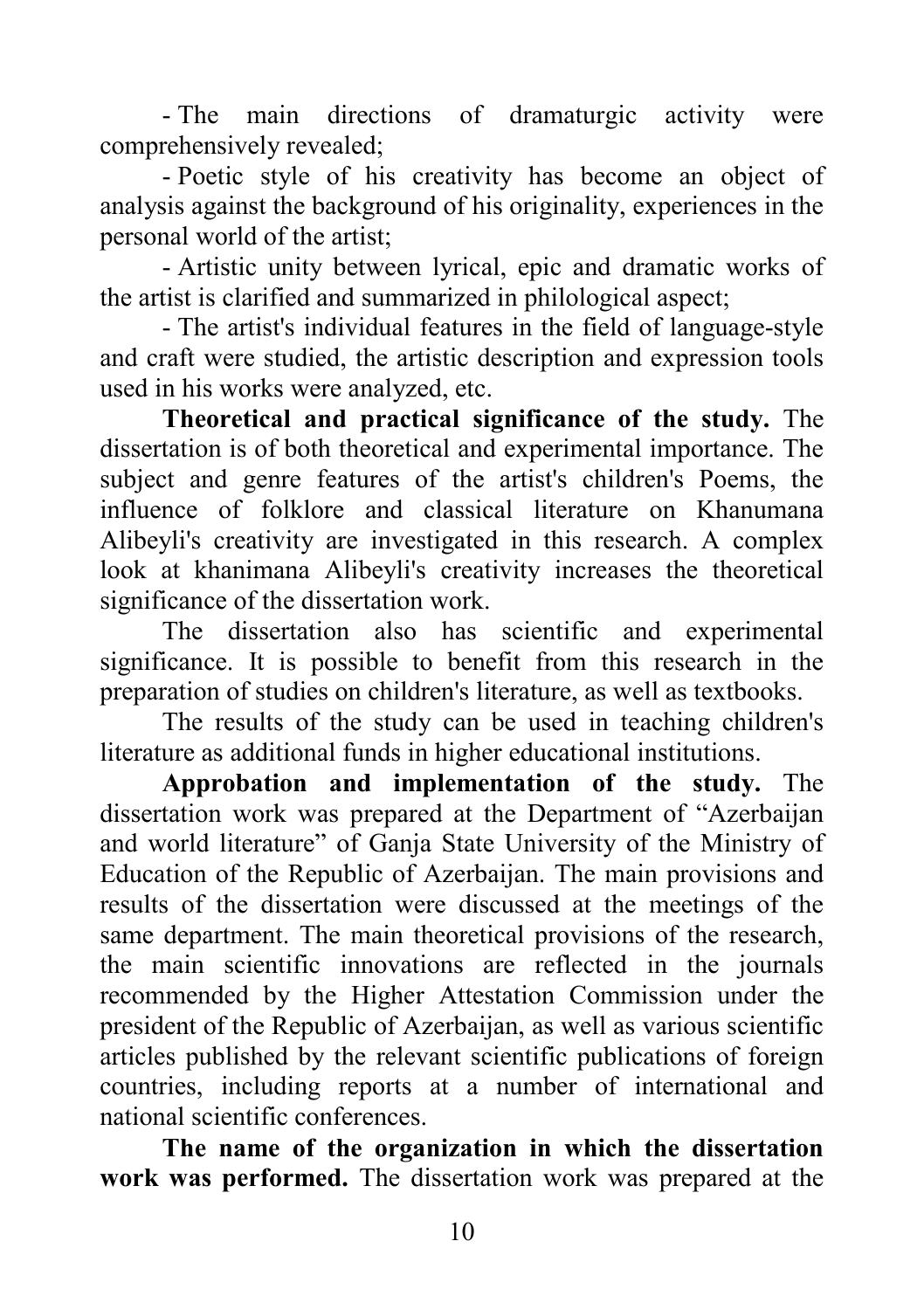Department of "Azerbaijan and world literature" of Ganja State University of the Ministry of Education of the Republic of Azerbaijan. The topic of the dissertation was approved by the decisions of the Scientific Council of Ganja State University of the Ministry of Education of the Republic of Azerbaijan dated March 06, 2017 (protocol of P.A. P. 2) and the Bureau of Coordination Council of the Republic of Azerbaijan dated March 30, 2017 (protocol of P. A. P. 3).

**Structure of the dissertation**. The dissertation consists of introduction (14.964), chapter I (46.698), Chapter II (46.984), Chapter III (58.835), Chapter IV (35. 229), conclusion (8.981) and the total volume (211.691) marks.

#### **THE MAIN CONTENT OF THE STUDY**

In the **"İntroduction"** part of the dissertation, the general characteristic of the research work is given, the relevance and theoretical-practical significance of the topic are substantiated, the main provisions, goals and objectives are identified, the scope of the problem is investigated, its scientific novelty, methodology is characterized, its approbation and structure are noted.

**Chapter I** consists of two paragraphs when it is called "**Sources of life and artistic creativity of Khanumana Alibeyli".**  The first paragraph **"Life, literary environment and creative path**  " deals with the artist's life path, art life and literary activity. It is noted that Khanumana Alibeyli's creative search, art life and literary and artistic activity have always been the focus of attention of philological environment, as well as wide readers. Influential pen holders and well-known figures of the scientific and Cultural Society of Azerbaijan applied to his creativity from time to time and expressed their gratitude to the poet's creativity. It is no coincidence that acad. Bakir Nabiyev called Kh. Alibeyli the "lady mother" of our children's literature. . [4](#page-10-0)

<span id="page-10-0"></span> $4$  Nəbiyev, B. Usaq ədəbiyyatımızın xanım anası // Ədəbiyyat qəzeti.  $-2008$ , 11 vanvar.  $-$  s.3-4.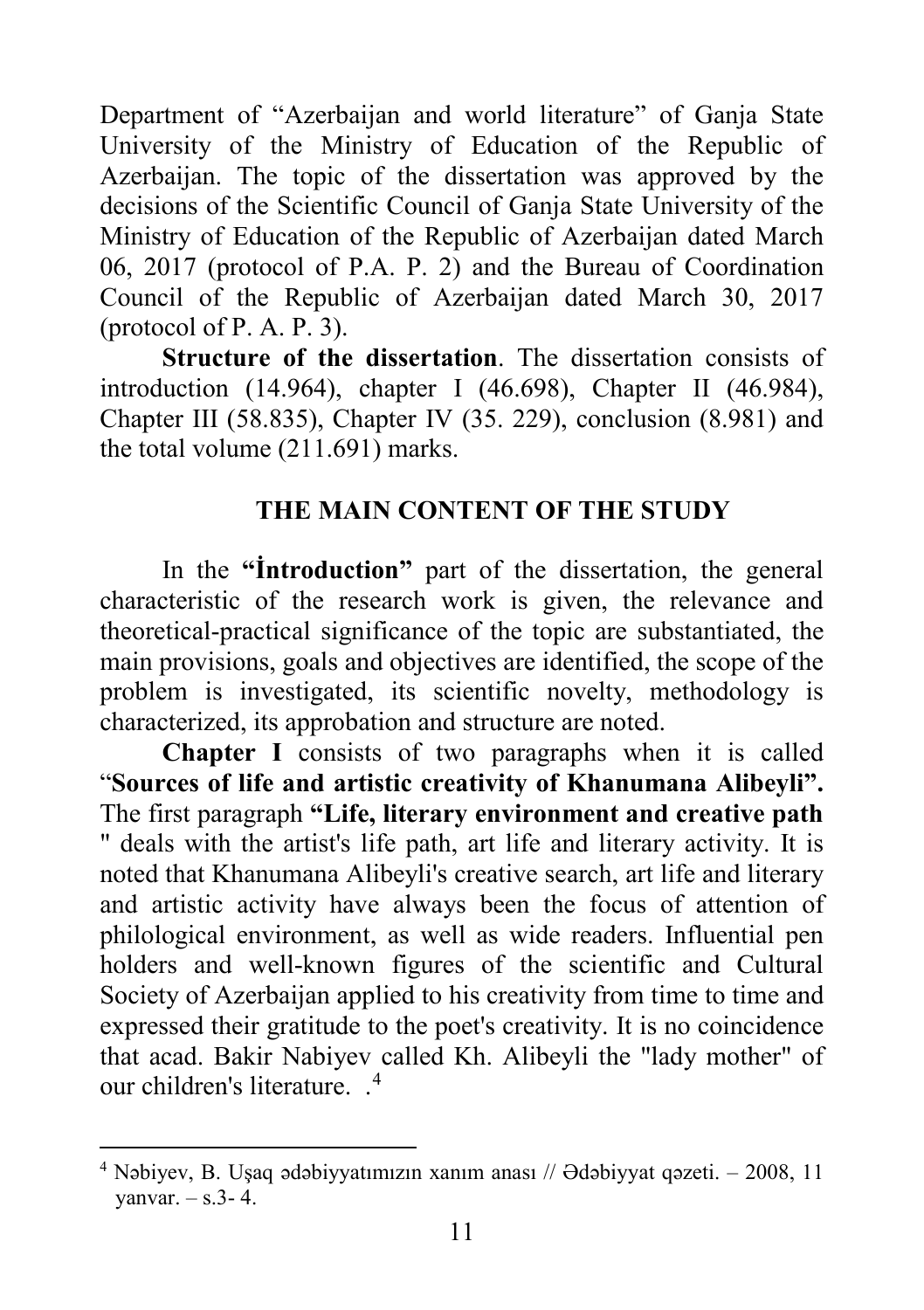The dissertation provides detailed information on Khanumana Alibeyli's biography, literary activity, and clarifies the opinions expressed on the basis of archival materials and journal and newspaper articles published in the press.

The dissertation also provides detailed information about the artist's books, it is shown that more than 30 books by Khanumana Alibeyli were published, he worked with various artists and scientists while publishing these books.

One of the most spoken books about Khanumana Alibeyli was "İshlemeyen dishlemez" published in 1961. M.Seidzade and Y.Garayev wrote an interesting article about the book. Their attitude to books and poems contained therein was ambiguous. M. Seyidzade writes about the book: *"The booklet contains small, concrete and artistic poems consisting of 7-8 hemistiches each. In poems, children are respected by adults, engaged in useful work, love the motherland... like, it instills noble feelings. However, there are some shortcomings in the booklet. Such poems are" summer"," Gulyaz"," it was evening", etc. we can give an example."[5](#page-11-0)*

In this paragraph, the translation activity related to children's literature was analyzed by Khanumana Alibeyli. The translations of sanerkar from different languages and artists were investigated, the ideas put forward by the examples brought from his translations were substantiated. He translated many poems from Estonian poet H. Mendi, Moldovan poet O. Stavskaya, Russian poet Z. Alexandrova, A. Barto into Azerbaijani. [6](#page-11-1) Khanumana Alibeyli translated and published O. Vysotskaya's book of poems "We will fly to the moon" and Agnia Barton's "Toys".<sup>[7](#page-11-2)</sup> Khanumana Alibeyli's poems and plays were translated into many languages and met with great interest. "Aycan", "Dovshanin ad gunu", "Jungush", "Gozeller Gozeli" and other plays were staged and highly appreciated in

<span id="page-11-0"></span><sup>5</sup> Seyidzadə, M. İşləməyən dişləməz: [X.Əlibəylinin eyniadlı kitabı haqqında] / M.Seyidzadə. // Bakı. ‒1962, 26 fevral. ‒ s.3.

<span id="page-11-1"></span><sup>6</sup> Ağakişiyeva, S. Xanımana Əlibəylinin uşaq ədəbiyyatı tərcümələri // - Bakı: Qızlar Universiteti. Elmi əsərlər, - 2020. Cild 11 №1 (41), -s.76-81

<span id="page-11-2"></span><sup>7</sup> There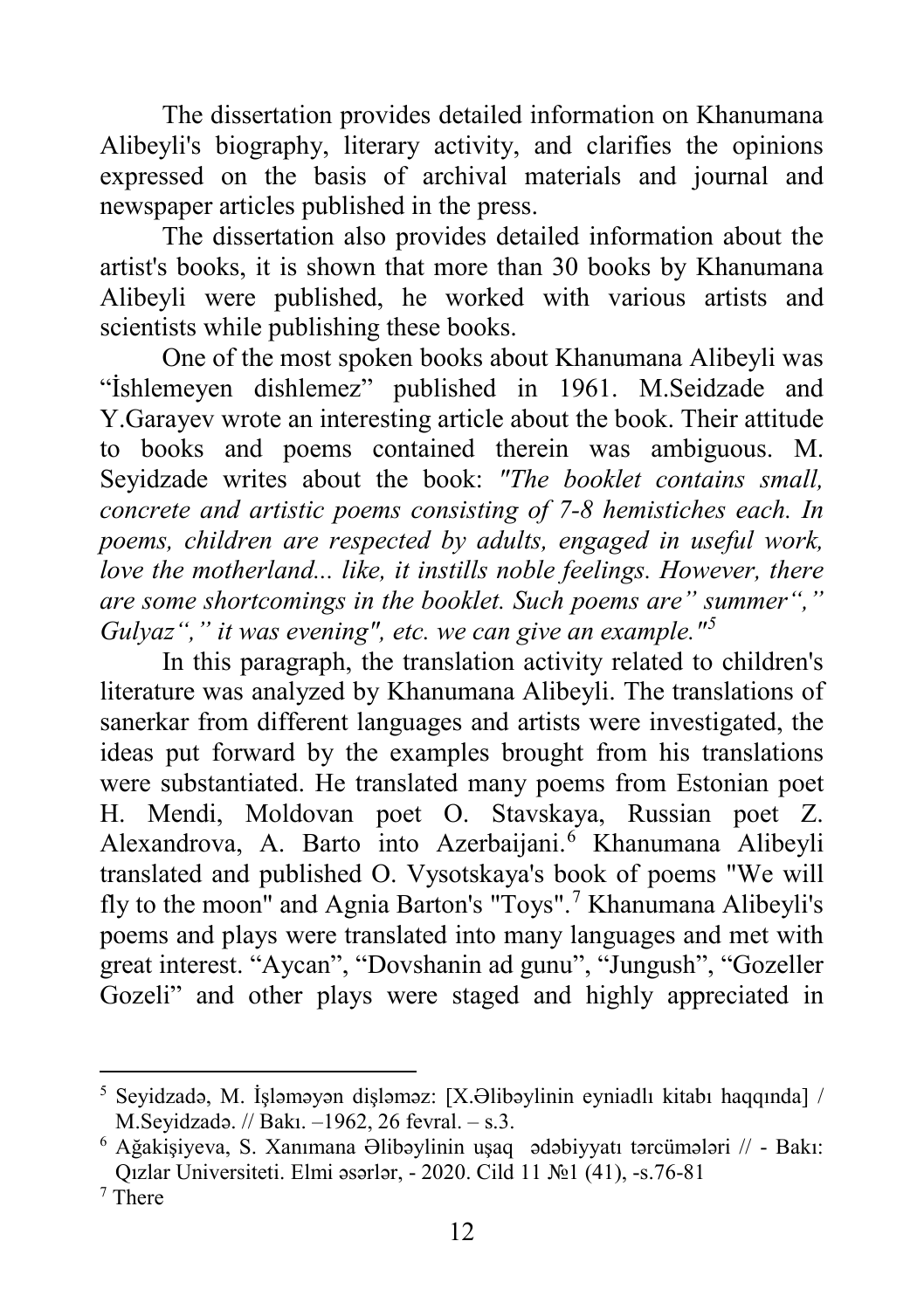Soviet Russia, including Moscow, Gorky, Ashgabat, Tashkent, and so many other cities of India.<sup>[8](#page-12-0)</sup>

Thus, it is concluded in this paragraph that Khanumana Alibayli lived a long life and had a rich artistic life and literary activity.

In the second paragraph **"Folklore and classical literature as sources of artistic creativity "** the sources of Khanumana Alibeyli's creativity are investigated. During the research, it was determined that Kh. Alibeyli used folklore on a larger scale, and that the number of such works was greater in terms of quantity and quality.

Master craftsman of children's literature Khanumana Alibeyli used folklore as an authoritative source in her creativity.

The author took a lot of topics, plots and episodes from folk literature, took advantage of language and style features of folklore, the world of images, tahkiya system, artistic fantasy, romantic spirit, wrote Interesting poems, poems and plays with the influence of colorful genres of oral folk literature.

1. To include certain stories, images from folk tales in their original theme poems, poems, plays, etc.

2. Work in a unique way, with more colorful artistic paints, changing the folklore examples of fairy tales and legends;

3. To describe modern life and real events, in a fairy-tale manner;

4. Creating new types of riddles with reference to folklore.

Some of the artist's works got its theme directly from folk tales and legends. These works include poems "Isa and Musa","Dınqılda sazım dınqılda", "Xoruz and hokmdar", "İşləməyən dişləməz"

In the dissertation, using his plot, character and moments taken from folk tales and legends, he wrote "Magic ladder", "waves and sea fairy tale", "Molla Nasreddin's hat", "joy of spring", "he finds himself" and others. his poems were analyzed.

<span id="page-12-0"></span><sup>8</sup> Бабинская, А. Двадцать дней в Индии: О спектакле «Джун¬гуш» Ханумана Алибейли // Бакинский рабочий. ‒ 1980, 18 ноября. ‒ с.4.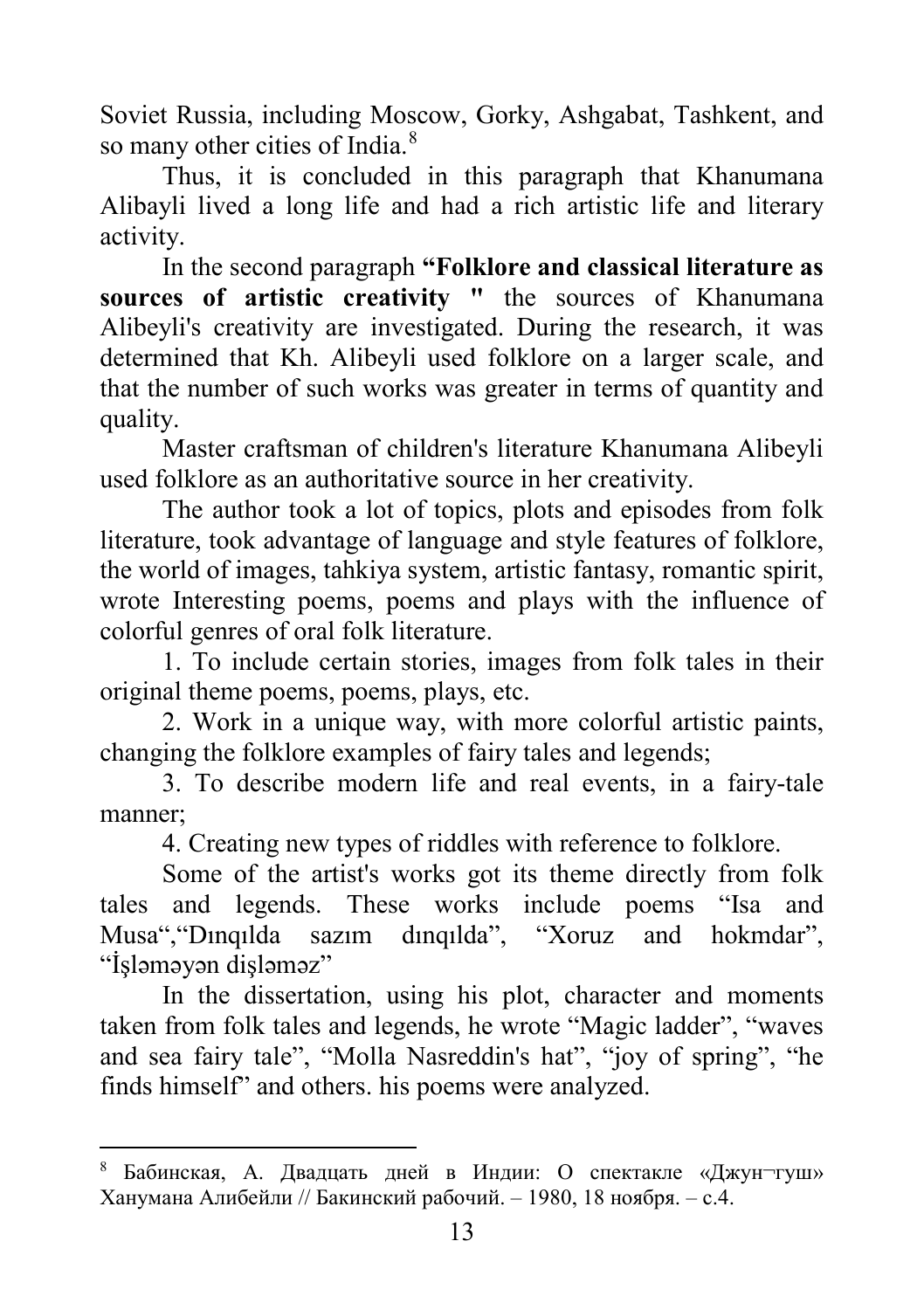Although the poems were written on a modern theme, the author included such characters as fairy-tale style of speech, Emerald bird, dwarf, Dragon, jug snow familiar to us from folk tales.

The dissertation is devoted to the special importance of riddles in the development of children's thinking and language, which is an example of a classic word game. It was noted that Khanumana Alibeyli, as a number of children's writers, gave this genre a wide place in his creativity and wrote interesting riddles. Some of the riddles written by Kh. Alibeyli were analyzed with examples.

In this paragraph, the influence of classical literature on Khanumana Alibeyli's creativity was also mentioned.

Although classical literature is not as folklore, it has left deep traces in the artist's creativity. Khanumana Alibeyli's creativity was influenced not only by Azerbaijani classics, but also classical literature of Russian and Eastern European nations.

Summarizing all the above mentioned, it can be concluded that folklore and classical literature played an irreplaceable role in perfection of pen and craft of Khanumana Alibeyli.

Chapter II **"Subject and genre features of Khanumana Alibeyli's children's poems"** consists of two paragraphs. In the first paragraph **"Theme circle of children's poems and ideacontent diversity"** the theme circle and idea-content color of Khanumana Alibeyli's poems were investigated.

It was emphasized that Khanumana Alibeyli's creativity has always attracted attention with its diversity, artistic freshness and modernity, and it was noted that his chosen and determined topics still remain relevant today. Therefore, the themes of his poems, poems and plays are of great importance in the promotion of national-spiritual, cultural and human values.

The subject range of Khanumana Alibeyli's children's poems is wide and varied. The ideas that his poems inspire are as comprehensive and diverse as the theme. These poems are mostly written for preschool and school-age children. *"Khanumana Alibeyli has given a wide range of modern themes in children's*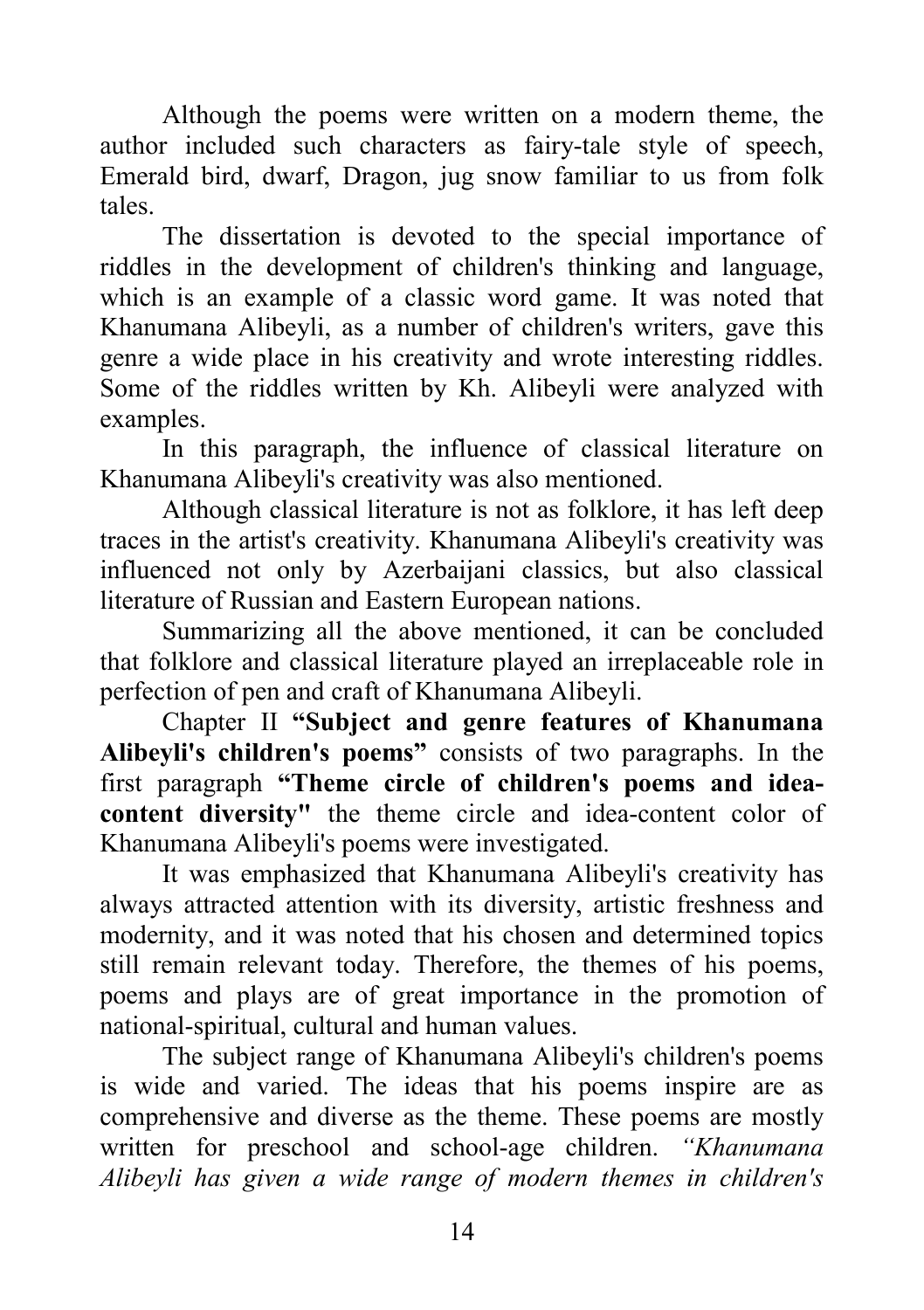*works. His books not only teach children the secrets of life, but also try to educate them in the spirit of choosing the right path in Family, School and friendship."[9](#page-14-0)*

The artist's works instill in children a sense of love for the motherland, respect for the father, mother, self-elders, loyalty to a friend, sympathy for human labor, love for nature.

It is noted here that the topics addressed by the poet are a guide that guides the right way in the upbringing of children and adolescents of today as a comprehensive person, both patriotic, spiritual and humane.

In this paragraph, Khanumana Alibeyli's moral-didactic poems attract more attention. During the analysis it becomes clear that the poet did not try to instill in children feelings of hatred for such inhumane qualities as love for school, science, work, lying, hypocrisy, but by showing these qualities to themselves. This method justifies itself more than a reminder. Because children are trying to do what they see more, not what they are admonished.

The Azerbaijani people have always attached great importance to science, education and knowledge. The poet repeatedly emphasized the importance of Science and education, which is one of the main criteria of humanism, and instilled in children the love of school and teachers.

In the dissertation, Kh. Alibeyli's moral-didactic poems, which touched on such negative features as ignorance, hypocrisy, lying, hypocrisy, rudeness, laziness, were also kept in the spotlight and were divided into "guest bride", "lying patient", "lying Pahlavan", "lying", "Eagle and Fox", "sandal", "Fox", "boastful goat", "lazy", "halva share", "Stork and frog", "divided in half" and so on. his poems were analyzed.

One of the highlights of the research is that the image of the sun passes as a line in the works of Khanumana Alibeyli. The image of the sun was created in his poems "Throw me to the Sun", "I will

<span id="page-14-0"></span><sup>9</sup> Azərbaycan uşaq ədəbiyyatı tarixi: dərs vəsaiti / tərt.ed. A.Hacıyev - Bakı: Təhsil,  $-2004. - 247$  s.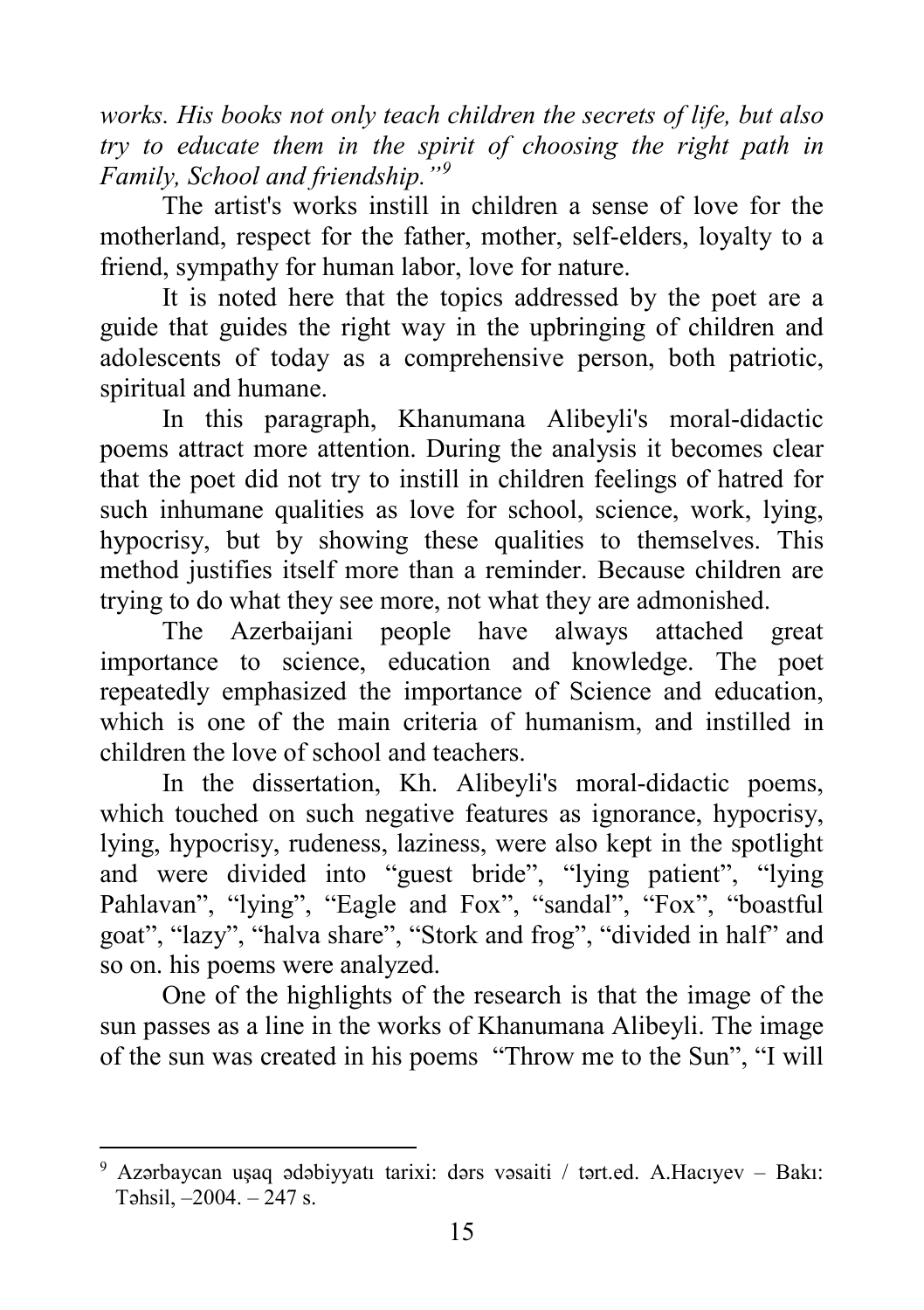be the sun", "Artist Sun", "Cotton Grower sun", "You will leave me", "Two suns" and many others.

Genre features of Khanumana Alibeyli's lyrics were investigated in the paragraph **"Genre scope of children's poems"**.

Although Khanumana Alibeyli prefers more laconic small volumes, her poems are also not small. It has been established that khanim Alibeyli prefers more syllabic poems.

Although fables do not prevail in Khanumana Alibeyli's creativity, this kind of samples drawn from his pen draw attention with their special weight and deep content.

"İshguzar ulaq", "Dovshan ve ulaq", "Leylek və qurbagha", "Sendel", "Sichanlar", "Deve", "Xercheng və balıq", "İki badam aghacı", "Deve oynayanda qar yaghar", "Ordek dedi", "Kirpi", "İki xoruz", "Meni guneşe at" and so on. fables were analyzed as evidence of successful searches in representation creativity of Khanumana Alibeyli. In these representations, the artist not only acquaint the reader with the appearance of the characters he has chosen, their specific features, but also tries to instill some moral and educational ideas and thoughts through them.

As can be seen, the coverage of the poet's choice of theme, the variety of children's Poems, the breadth of the content circle, the fullness, the beauty of language and style are very valuable means for children to read willingly and fondly.

**Chapter III**, entitled **"Khanumana Alibeyli's epic works and dramaturgic activities"**, consists of two paragraphs. In the paragraph **"Spiritual-moral and literary-aesthetic issues that draw attention to the children's world in his epic works"** the theme of Khanumana Alibeyli's poems is colorful and covered.

The poems written by Khanumana Alibeyli for small and medium-aged schoolchildren are analyzed.

In this regard, the poems "Çokhbilmish chapishler", "Dovshanin ad gunu", "Aman ovchu", "Menim toyughum chilli idi", "Meshe hekimi", "Agh chemen" draw attention.

In these poems, hypocrisy, laziness, envy, lying, betrayal are generally condemned in all works of the artist. Friendship, honesty, loyalty, kindness are promoted.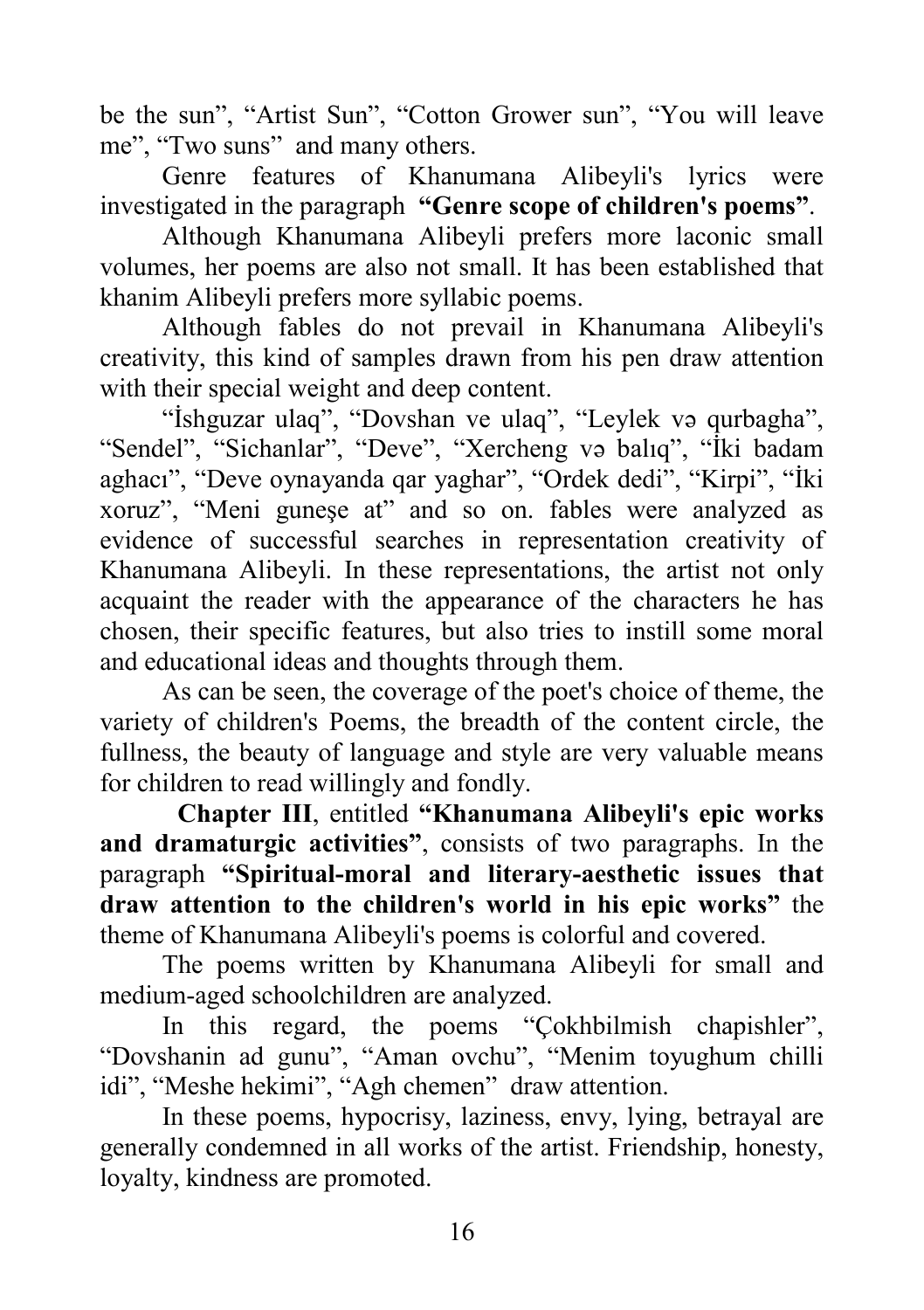In the paragraph, during the investigation of the poem "Meshe hekimi" (1960), Khanumana Alibeyli conducted a lot of research while working on the poem and received advice from botanists. In the poem children get acquainted with trees decorating Azerbaijani forests such as hornbeam, poplar, pine, Chestnut, Walnut, Oak. Children are shown the benefits of trees, birds, wind and water.

To his poems about the events of modern life "Ulduzlarin qucaghinda", "Uch yoldash", "Billi" etc. an example can be shown.

It is possible to say that in the poems written by Khanumana Alibeyli for young children, as a rule, issues of upbringing were talked about. These works were taken together with artistic training and education issues. An example of this is the poems "Novruz and Murtuz", "Dingilda, sazim, dingilda", "Bike".

The poem "Bike" written by Khanumana Alibeyli in 1956 is a wonderful work for teaching children self-employment skills. The poem criticizes such actions as pintism, neatness and laziness inherent in man.

The poems "Sevimli shehid babam", "Daghlar oglu Asim", "Qachgin balalar", "Gulkhana park" devoted to the Karabakh War, Azerbaijan-Armenia conflict, the conflicts caused by the Armenians against the Azerbaijani lands were described in the fighting mood, the events were cold-blooded, but the hatred of the writer to war was absorbed into the inner layers of tahkiy.

In the poem "Sevimli shehid babam" the mischief of the Armenians who occupied our lands, the events of 1918, the inner face of the Armenians were exposed.

The poem "Daghlar oglu Asim" (1998) was dedicated to martyr Abudulalayev Asim.

The poem "Refugee Children" written on the theme of war dates back to the last periods of the artist's work. The author did not publish the poem. Only a few poems from the poem have been published in various magazines.

Kh. Alibeyli's poems, in general, form all the creative and ideological tastes of children, and become a key factor in the formation of human feelings in them, such as love for the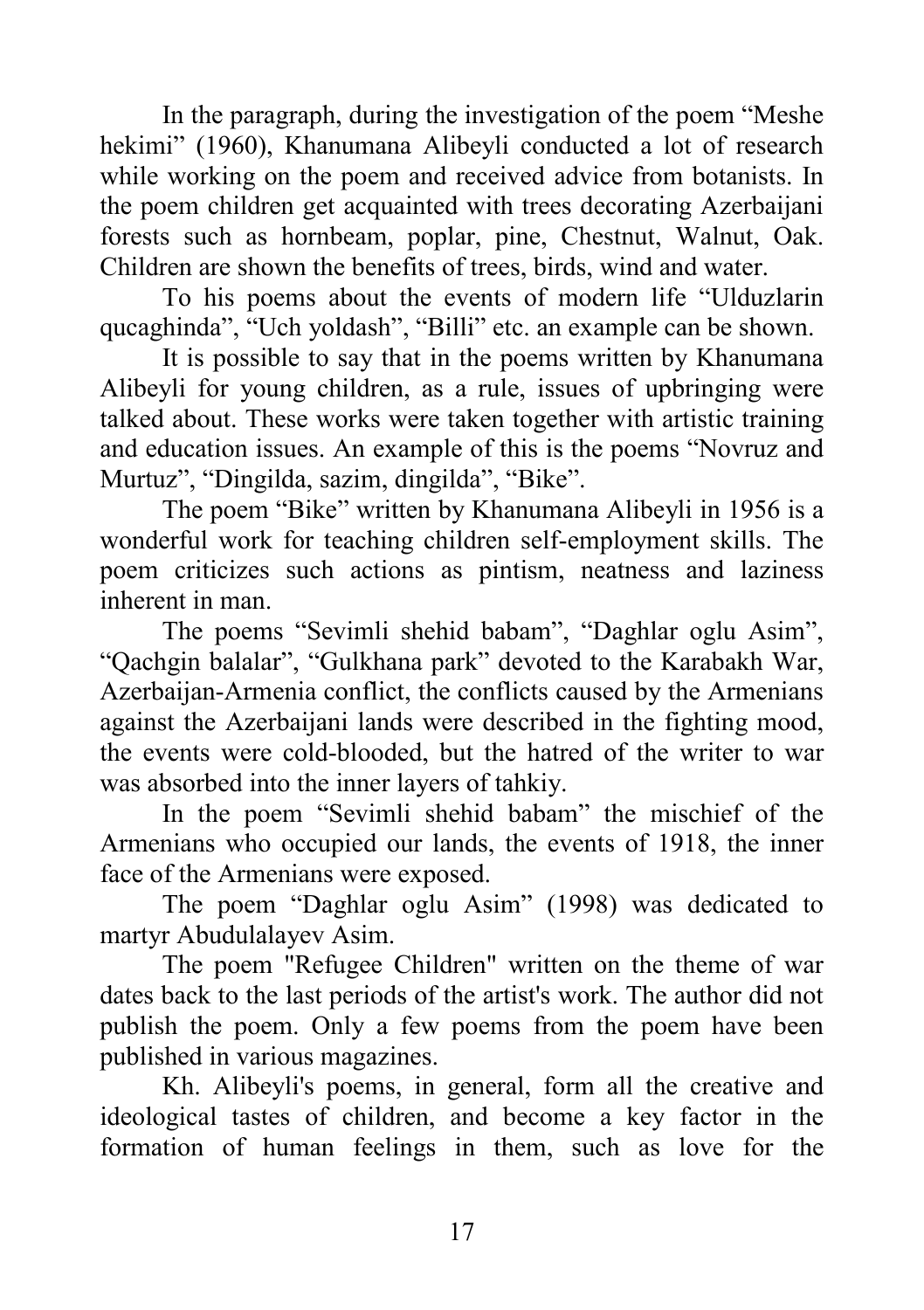motherland, loyalty to friendship, love for parents, respect for adults, love for nature.

In the second paragraph **"Khanumana Alibeyli as a master and creator of children's drama"** Kh. Alibeyli's plays for children ("Dovshanin ad gunu"(1965), "Lepelerin naghili", "Nishanli qush" ("Shefali qush", "Agilli qush") (1985), "Jungush" (1966), "Aycan" (1969). "Kend hekimi" ("Subhu kuchesinde bir qiz",  $(1969)$ , "Kend hekimi" ("Subhu kuchesinde bir "Mamlimatan") (1985), "Meyvelerin shahi" (1984), «Gozeller gozeli) was made. During the investigation, incomplete plays that were not published in the archive were also found. These plays ("Guneshin zarralari" (1985), "Durnalar lelek salir", "Circirama raqsi", "Aytac") were also analyzed in the dissertation.

Khanumana Alibeyli wrote the play "Dovshanin ad gunu" based on the poem of the same name in 1965. The poem "Dovshanin ad gunu" is very loved by younger readers, and the artist decides to re-work and write it for the stage.

The play praised friendship and companionship. Friends of the hare: the Hedgehog is fearless, always ready to help his friends. Kohlrabi is modest and ready to take his life for his friend. In this work, the Master introduces children to our national dishes-pilaf, dolma, piti, qutab, pakhlava, shakarbura and our national dance: "Gaytagi", "Yalli".

Several versions of the play are kept in K. Alibeyli's archive in different years (1965, 1967, 1990). The first two options do not differ much from each other. In the last version written in 1990, several new characters (Forester, mouse, squirrel) were included.<sup>[10](#page-17-0)</sup>

X.Alibeyli's" Aycan " play is the perfect children's play about flowers.

The play "Jungush", written by the artist in 1966, has eight images. The play became a favorite work of both children and adults for its theme and content, was awarded the prize. This work has decorated the stage of Azerbaijani children's theatres for years.

 $\overline{a}$ 

<span id="page-17-0"></span><sup>10</sup> Dovşanın ad günü". İki hissədən ibarət pyes. Variantla. Avtoqraf, makina yazısı, düzəlişlə. (Bakı: 1965-ci il) // S.Mümtaz adına Azərbaycan Respublikası Dövlət Ədəbiyyat və Mədəniyyət Arxivi, Fond № 438, siyahı №2, iş № 35, vərəq  $-95$ .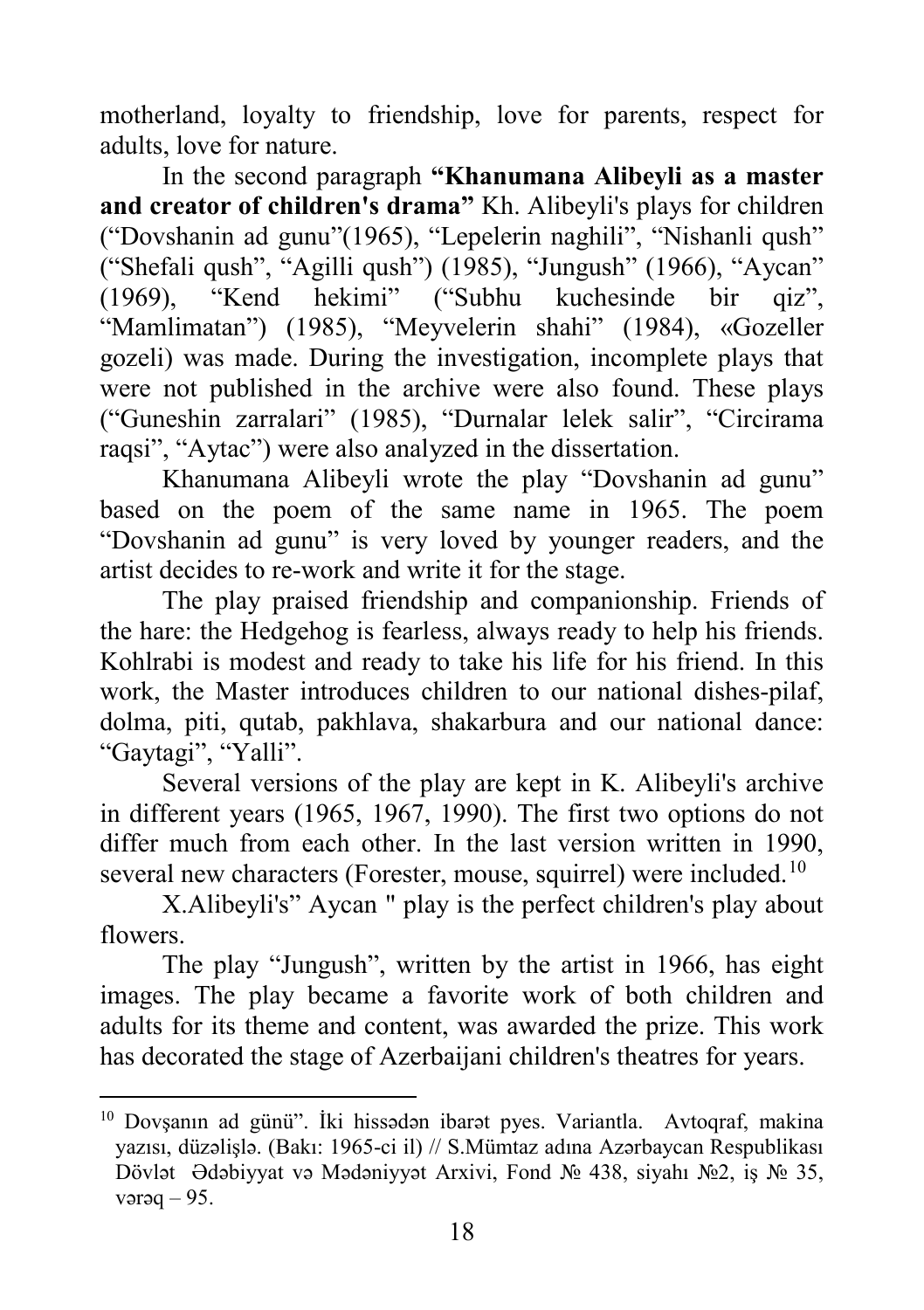The main idea of the play "Jungush" is that a person should be brought up in the spirit of kindness from an early age.<sup>[11](#page-18-0)</sup>

The fourth chapter **"Poetic-stylistic characteristic of Khanumana Alibeyli's creativity"** consists of two paragraphs. In the paragraph **"Methods of artistic presentation of the child's**  language and poetic soul", the use of rhyme, parts of speech, dialogue and monologues, onomastic units, the artist's landscape lyrics were talked about.

Khanumana Alibeyli knows that the works created for children have their own artistic features, different and interesting language-style features, and "Children are our happiness", "Aesthetic pleasure from children's poetry", "Children's patriotic feelings" etc. he touched on these issues in his articles and speeches.

In her article "Children are our happiness", she wrote: "It is the greatest happiness to love and be devoted to children in life. The fact that this little magical man's interest in life grows day by day and his amazing human qualities create a feeling of joy in the hearts of adults."[12](#page-18-1)

Khanumana Alibeyli knew how to advise people to bring up their children with the highest moral qualities they had.

Kh.Alibeyli paid special attention to the issues of crafts in his works created for children. *"The works of Khanumana Alibeyli were written in children's language with high craftsmanship, great taste and aesthetic level."[13](#page-18-2)* For this reason, he wrote poems, poems and plays that enriched Azerbaijani children's literature from the point of view of art.

Khanumana Alibeyli gave special importance to unity of form and content, compliance of radif and rhymes with child language

1

<span id="page-18-0"></span><sup>11</sup> Cunquş: Xanımana Əlibəylinin eyniadlı nağıl-pyesinin A.Şaiq adına Azərbaycan Dövlət Kukla teatrında göstərilməsi haqqında // Kommunist. ‒ 1980, 9 mart. – s.4.

<span id="page-18-1"></span><sup>12</sup>"Uşaqlar bizim ədalətimizdir","Uşaqlar səadətimizdir" radioda çıxışları. Avtoqraf, makina yazısı, düzəlişlə. ( Bakı: 1970-ci il, 08 noyabr 2002-ci il) // S.Mümtaz adına Azərbaycan Respublikası Dövlət Ədəbiyyat və Mədəniyyət Arxivi, Fond 438, siyahı №2, iş № 77, vərəq – 47.

<span id="page-18-2"></span><sup>13</sup>Sözün işığı: Xanımana Əlibəylinin fəaliyyəti haqqında // İncəsənət və mədəniyyət.  $-2003$ , 28 fevral.  $-$  s.4.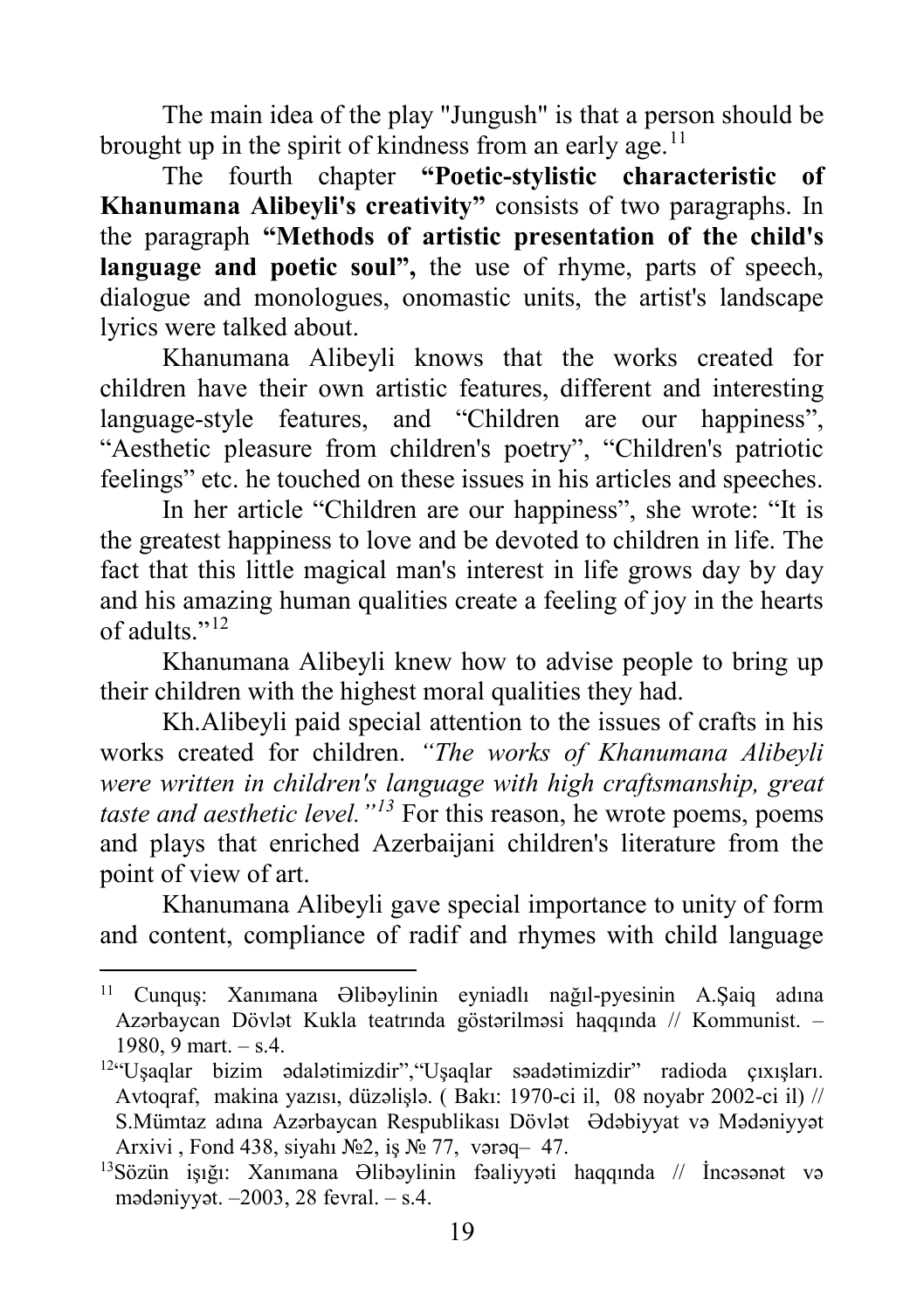and pronunciation, simple misra structure, correct choice of words for children's poetry**.**

M. Seyidzade noted that when analyzing the poems in the book "İshlemeyen dishlemez" by Khanumana Alibeyli, she encountered some shortcomings related to the choice of rhyme. *"Children were not properly informed in some of the poems in the book. The artist distorted some ideas with the aim of creating a rhyme. For example: in the poem" Yay", the author presented the summer as a month, not a chapter.*

> *Yay gəlir ay, yay gəlir, Gör nə gözəl ay gəlir. (Summer is coming month, summer is coming, See how beautiful the moon is)*

*There are minor shortcomings in the poems "Aksham oldi" and "Gulnaz". [14](#page-19-0)*

Many well-known composers of Azerbaijan applied to Khanumana Alibeyli's creativity. Among them are" Echo "(word: Khanumana Alibeyli, music: Hokuma Najafova)," Pear "(word: Khanumana Alibeyli, music: Shafiga Akhundova)," I will be the Sun "(Word: Khanumana Alibeyli, mus: Hokuma Najafova)," guest " (word: Khanumana Alibeyli, mus: Ogtay zulfugarov) and others.

The works of Khanumana Alibeyli are of high value in terms of craftsmanship. No doubt, Kh. Alibeyli enriched Azerbaijani children's literature from the point of view of crafts and added new qualities to it.

In the paragraph entitled **"Art image and the ability to use means of artistic expression"**, one of the means of artistic description that adorns Khanumana Alibeyli poems landscape, epithet, kerimbeh, metaphor, exaggeration, contrast to the means of Badi expression, the degree of use of inversion has been investigated.

<span id="page-19-0"></span><sup>14</sup> Seyidzadə, M. İşləməyən dişləməz: [X.Əlibəylinin eyniadlı kitabı haqqında] / M.Seyidzadə. // Bakı. ‒1962, 26 fevral. ‒ s.3.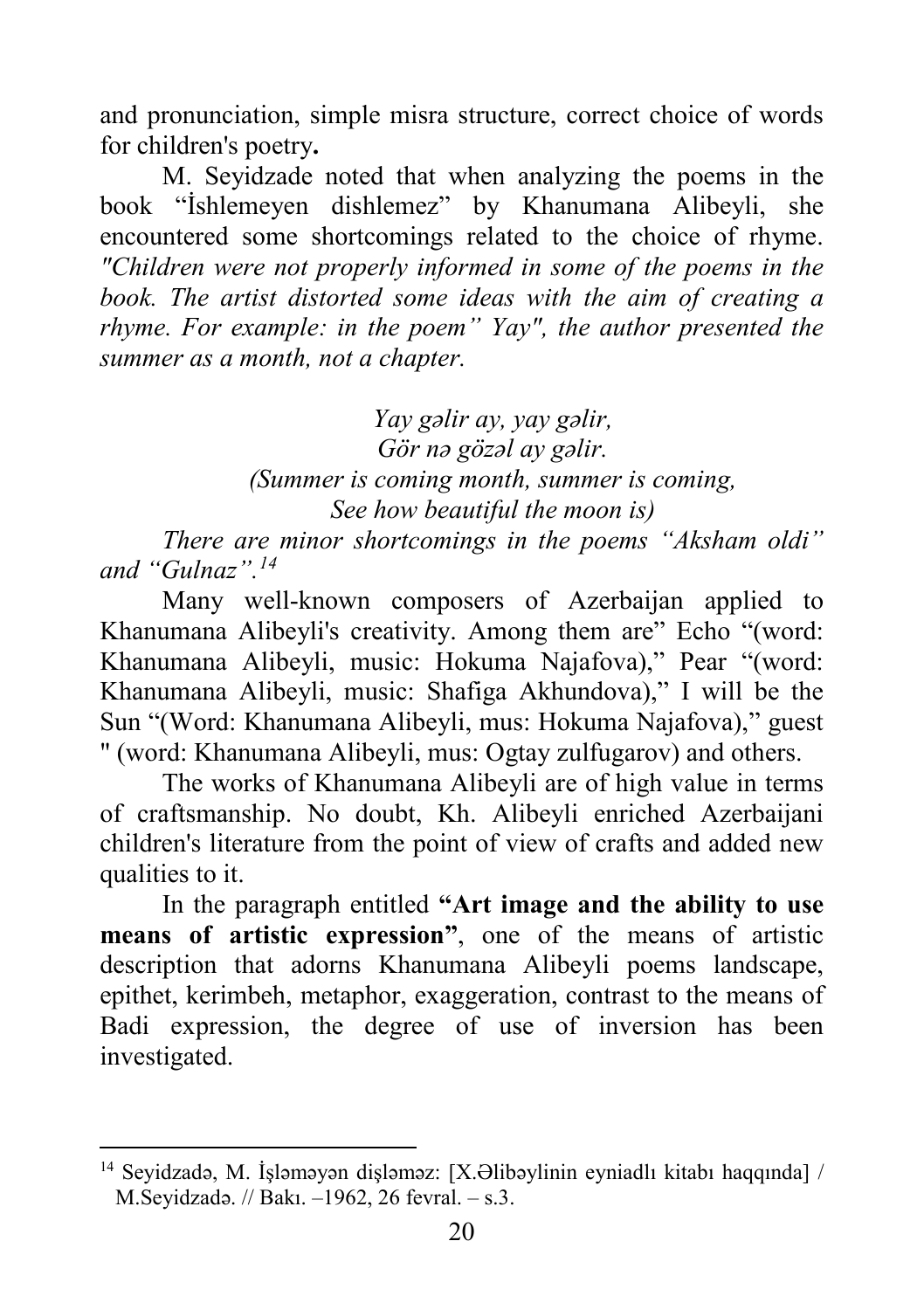Thus, the artistic features of Khanumana Alibeyli's creativity are very comprehensive, wide and of various shades. Kh. Alibeyli poetry is distinguished for its simplicity, laconicism, charm and wide range of stylistic possibilities. The abundance of means of artistic expression and description adds special color to his works.

The provisions containing the main results of the fourth chapter are reflected in articles published in the scientific press.

In the **"Conclusion"** part of the dissertation, the scientific and theoretical conclusions obtained from the research carried out throughout the study are summarized in the following order.

- Kh. Alibayli's activity on the path of children's literature is not accidental. She was attracted by his special skills and theoretical training in this field. She made speeches on a number of theoretical areas of children's literature and published several articles. Also Russian, Estonian, Ukrainian, Georgian and others. he made translations from the examples of children's literature of peoples into our language. Her poems were translated into many languages: Russian, Georgian, Chuvash, Turkish and other, and his plays were staged.

- There are numerous sources that feed Khanumana Alibayli's creativity. The most important of these sources is folklore, or folk art.

- The influence of fairy tales on artist creativity is much broader. The poet used various episodes, events, and heroes from fairy tales in children's poems, poems, and plays, or took the theme and plot of various folk tales and worked for children in different genres.

- In addition to folk tales, the poet has labor songs, lullabies, riddles, fables, Latifa, and so on. She made use of her genres, their linguistic-stylistic characteristics, and their colorful stylistic possibilities.

- Classical literature, particularly classic children's poetry, was a rich source of inspiration for Khanumana Alibayli's creativity. In her works, she has preserved the creative traditions of our classics.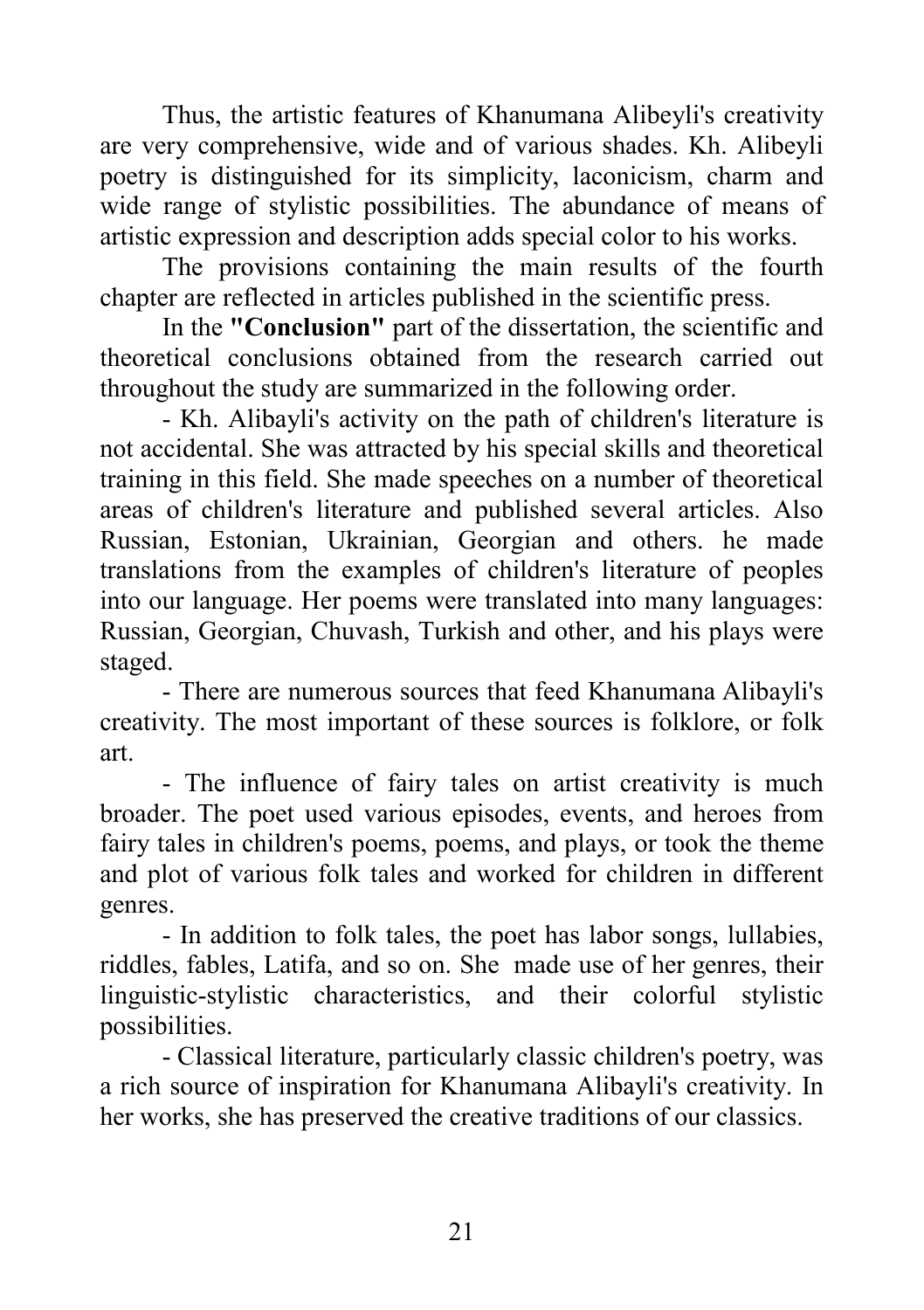- Khanumana Alibayli created works of art in all three genres of literature: lyrical, epic, and dramatic. The artist's poems are extremely varied in terms of subject, content, and ideas.

- Kh. Alibayli's work instills in children a love for the motherland, an attachment to the native land, and a desire to love and protect every inch of the motherland.

- An important part of Kh. Alibayli's poems is exemplary. These poems instill moral and didactic ideas in young children and young people, and tried to instill them, not by reminding them, but by showing them these qualities.

- Children's poems are diverse in terms of genre. She wrote more syllable-weight poems. Fables and allegorical poems have a special place in the poet's work. She created interesting representations of each other.

- The theme and ideas in her poems are continued in her poems and plays. All the poems she wrote for children were written in verse.

- Dramaturgy broadened the creative possibilities of children's literature, particularly children's drama, and introduced new themes, structures, and ideas. She is one of the playwrights who has made significant contributions to the growth of children's theater.

- Kh. Alibeyli's creativity, particularly her poems, has a significant impact not only in terms of themes and ideas, but also in the world of images and art. He paid special attention to the unity of form and content, as well as the merits of art, in her works for children.

- Kh. Alibeyli's creativity is successful due to the diversity of genres, conciseness, correct rhyme and distribution system, perfect stylistic qualities, harmonious, simple and fluent language, appropriate word choice, use of colorful artistic forms, perfect descriptions of nature, abundance of artistic expression and descriptions.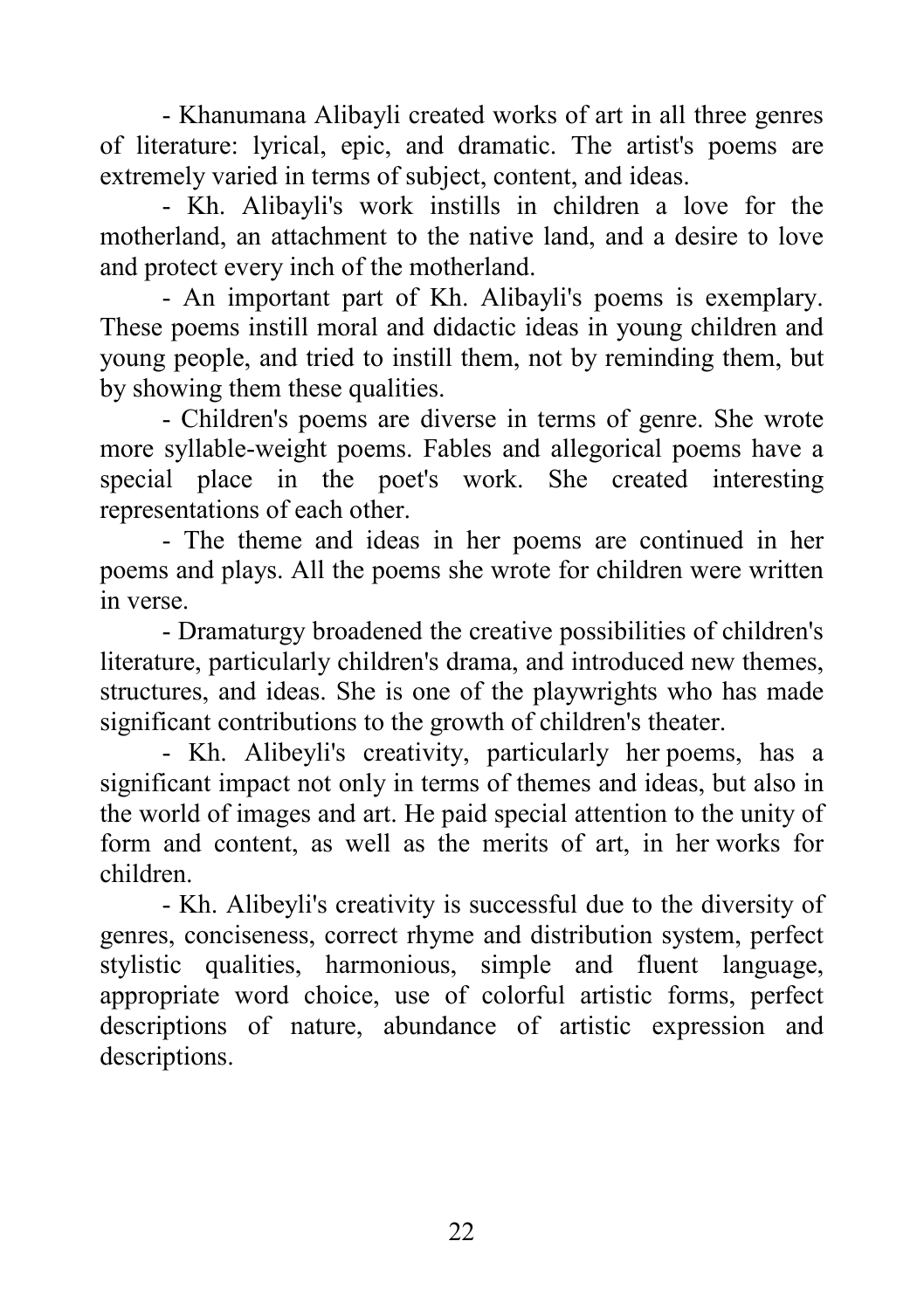## **The main content and provisions of the study are reflected in the following articles of the author published in Azerbaijan and abroad and in the materials of the conferences attended:**

- 1. Xanımana Əlibəylinin yaradıcılığında vətənə məhəbbət, insana sevgi hisslərinin təsviri // "Qloballaşma və regional inteqrasiya" mövzusunda Respublika elmi konfransının materialları,  $-$  Mingəçevir:  $-$  23-24 dekabr,  $-$  2016,  $-$  s. 406-408.
- 2. Folklor Xanımana Əlibəylinin yaradıcılığında əsas qaynaqlardan biri kimi  $\pi/2 - \text{Gence: Elmi xəbərlər, } -2018.$  $\text{N}_2 1, -\text{s}$ , 80-84.
- 3. Xanımana Əlibəylinin yaradıcılığında Qarabağ mövzusu // "Qlobal tendensiyalar və müasir Azərbaycan" mövzusunda Respublika elmi konfransının materialları,  $-$  Mingəçevir:  $-$  7-8 may,  $-2018$ ,  $-$  s. 508-510.
- 4. Xanımana Əlibəylinin uşaq poeziyasında Qarabağ mövzusu // Cəfər Cabbarlının 120 illik yubileyinə həsr olunmuş Respublika elmi-praktik konfransının materialları, - Bakı: - $17$  aprel,  $-2019$ ,  $-$  s. 141-146.
- 5. Xanımana Əlibəylinin bədii tərcümə fəaliyyəti // Gənc tədqiqatçıların III Beynəlxalq konfransı, - Bakı: - 29-30 aprel,  $-2019$ ,  $- s.1193 - 1197$ .
- 6. Hanimana Elibeyli`nin ahlaki-didaktik konulu şiirlerinde ideamazmun özellikleri // – İstanbul: Türkay dərgisi, – 2019. №  $27, -s.1-5.$
- 7. Hanımana Alibeylinin şiirlerine bestelenmiş şarkılar // VI. Uluslararası Çocuk ve Gençlik Edebiyyatı Sempozyumu, -Bakı :  $-18-19$  oktyabr,  $-2019$ ,  $-$  s.27-34.
- 8. Xanımana Əlibəyli görkəmli şair və vətəndaş kimi // II. Uluslararası Dergi Karadeniz Sosyal Bilimler Sempozyumu, ‒ Tiflis:  $-25-26$  iyun,  $-2019$ ,  $- s.163-170$ .
- 9. Xanımana Əlibəylinin uşaq şeirlərinin janr xüsusiyyətləri // -Naxçıvan: Axtarışlar, ‒ 2019. Cild 12, ‒ s. 29-37.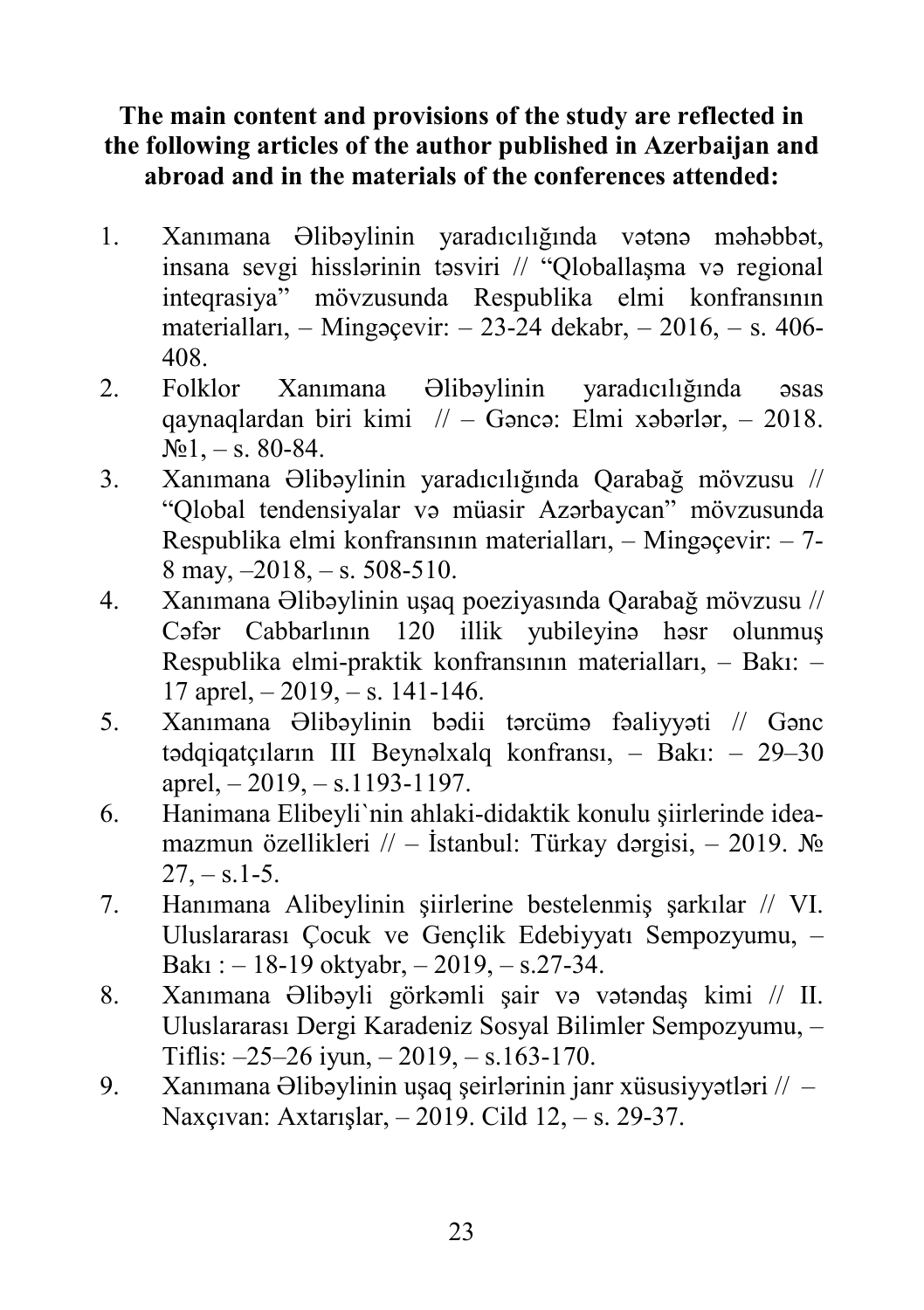- 10. Xanımana Əlibəylinin uşaq ədəbiyyatı tərcümələri // ‒ Bakı: Qızlar Universiteti. Elmi əsərlər, ‒ 2020. Cild 11 №1 (41), ‒ s.76-81.
- 11. Художественные и стилистические особенности творчества Ханыманы Алибейли // ‒ Казакистан: Вестник Казахского Национального Университета им. Аль-Фараби: Серия филологическая, ‒ 2020. №4.(180) ‒ c. 128-134.
- 12. Xanımana Əlibəylinin yaradıcılığında məcazlardan istifadə // ‒ Naxçıvan: Axtarışlar, ‒ 2020. Cild 13 (36), ‒ s. 22-28.
- 13. Xanımana Əlibəylinin poemalarında uşaqların ideya estetik tərbiyəsi  $\ell$  – Bakı: BSU. Elmi əsərlər: Dil ədəbiyyat seriyası,  $-2021. N<sub>2</sub>1, -s.74-78.$
- 14. Xanımana Əlibəylinin uşaq pyesləri // ‒ Bakı: Dil və  $\alpha$ dəbiyyat,  $-2021$ .  $\mathbb{N}$ <sup>o</sup> 1 (115),  $-$  s 231-233.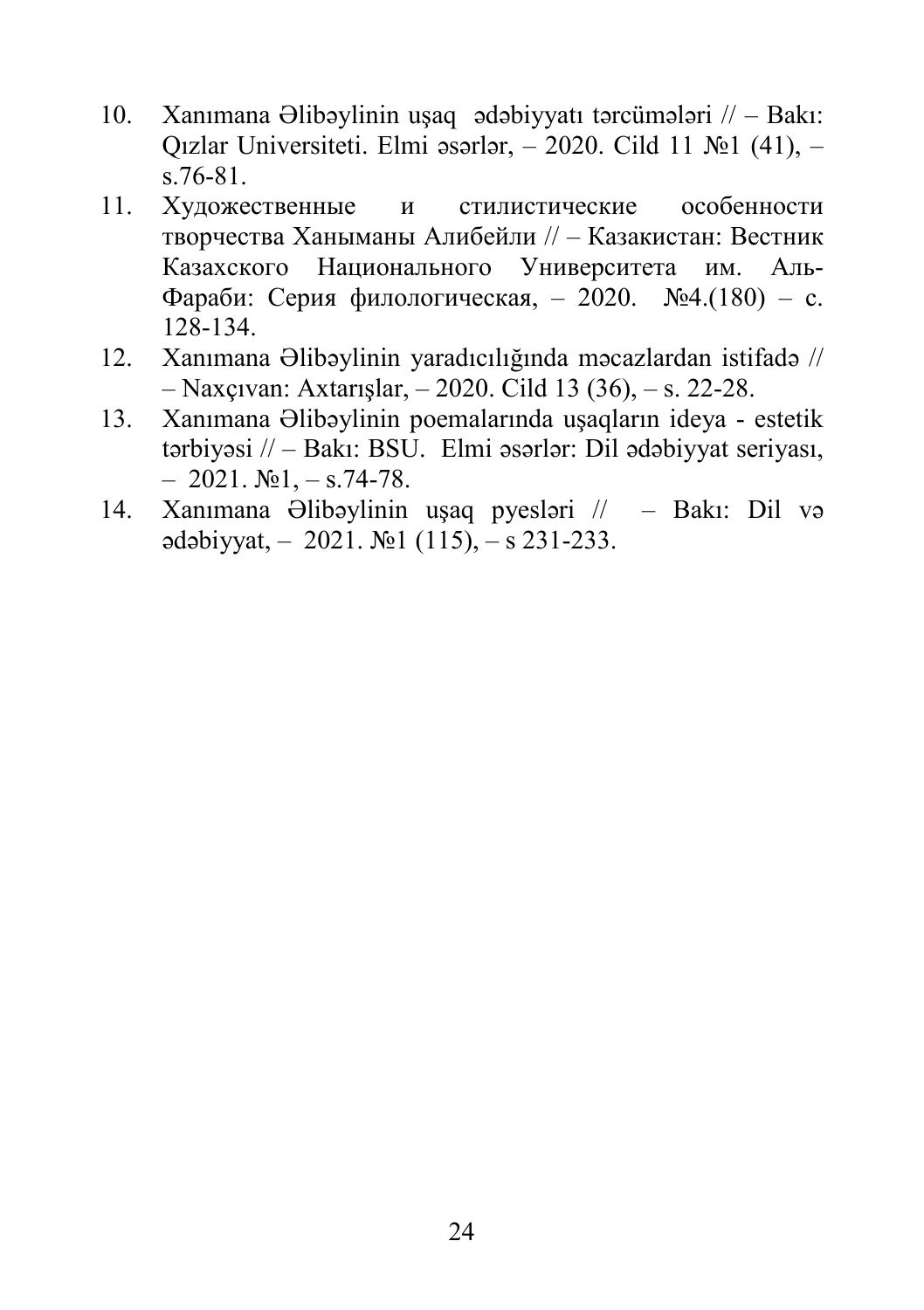The defense will be held on  $\sqrt[n]{\sqrt[n]{\ell}}$  **June 2022** at 13<sup>00</sup> at the meeting of the Dissertation council ED – 1.31 of Supreme Attestation of the Dissertation council  $ED = 1.31$  of Supreme Attestation Commission under the President of the Republic of Azerbaijan operating at National Museum of Azerbaijan Literature named after Nizami Ganjavi of ANAS.

Address: Baku. Istiglaliyyat Street 53, AZ 1001. National Museum of Azerbaijan Literature named after Nizami Ganjavi of ANAS

 $\Delta$ zorbaijan I iterature general  $\beta$  and  $N$ ;  $\beta$  is  $\beta$  and  $\beta$   $\Delta$   $\Delta$   $\Delta$   $\beta$ Tizerbarjan Enerature named after Nizami Ganjavi of AN

Electronic versions of dissertation and its abstract are available on the official website of the National Museum of Azerbaiian the official website of the National Museum of Azerbaijan Literature named after Nizami Ganjavi of ANAS.

Abstract was sent to the required addresses on  $\sqrt[n]{p}$  May 2022.